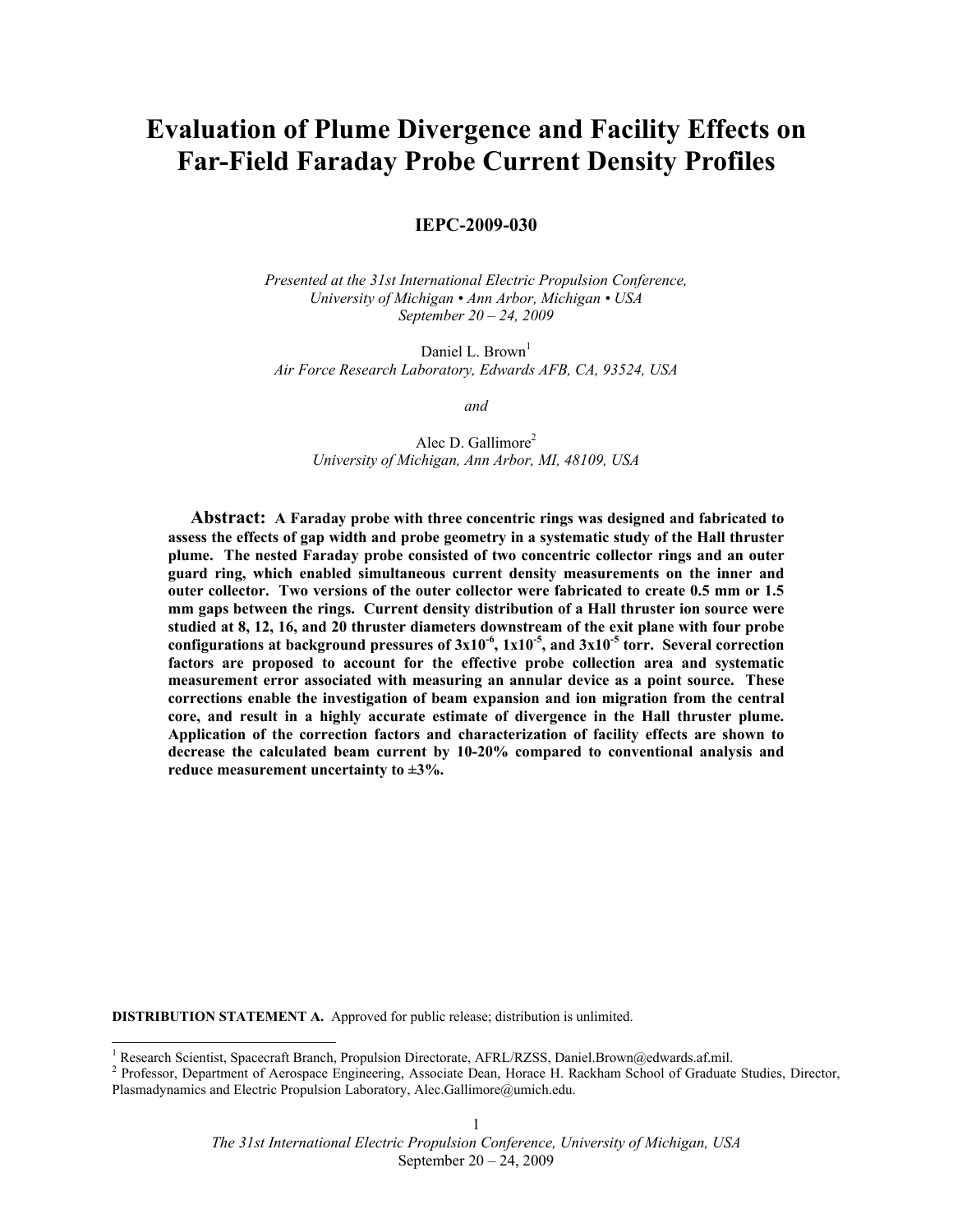## **Nomenclature**

| $A_{0,1,2}$          |                                                                                                                                            |  |
|----------------------|--------------------------------------------------------------------------------------------------------------------------------------------|--|
| $A_C$                | projected cross-sectional area of the Faraday probe collector $\ldots \ldots \ldots \ldots \ldots \ldots \ldots \ldots \ldots \cdot [m^2]$ |  |
| $A_{C}$              | side-wall surface area of the Faraday probe collector $\dots\dots\dots\dots\dots\dots\dots\dots\dots\dots\dots\dots\dots\dots\dots$        |  |
| $A$ <i>Effective</i> |                                                                                                                                            |  |
| $A_{Gap}$            |                                                                                                                                            |  |
| $A_{GR}$             |                                                                                                                                            |  |
| g                    |                                                                                                                                            |  |
| $h_{C}$              |                                                                                                                                            |  |
| $h_{GR}$             |                                                                                                                                            |  |
| $I_{\text{Axial}}$   |                                                                                                                                            |  |
| $I_{\text{Beam}}$    |                                                                                                                                            |  |
| $I_d$                |                                                                                                                                            |  |
| $I[\theta]$          |                                                                                                                                            |  |
| $J[\theta]$          |                                                                                                                                            |  |
| $\boldsymbol{p}$     |                                                                                                                                            |  |
| p <sub>b</sub>       |                                                                                                                                            |  |
| $p_i$                |                                                                                                                                            |  |
| R                    |                                                                                                                                            |  |
| $R_C$                |                                                                                                                                            |  |
| $R_{CL}$             |                                                                                                                                            |  |
| $R_{GR}$             |                                                                                                                                            |  |
| $R_L$ , $R_R$        |                                                                                                                                            |  |
| $\alpha_A$           |                                                                                                                                            |  |
| $\alpha_L, \alpha_R$ |                                                                                                                                            |  |
| $\theta$             |                                                                                                                                            |  |
| $K_A$                | [-] Faraday probe correction accounting for ion angle of incidence to the probe [10] [10]                                                  |  |
| $K_D$                |                                                                                                                                            |  |
| $K_G$                |                                                                                                                                            |  |
| λ                    |                                                                                                                                            |  |

# **Operations**

| $[R, R_{CL}, \theta]$          | parameter measured or calculated as a function of R, $R_{CI}$ , and/or $\theta$   |
|--------------------------------|-----------------------------------------------------------------------------------|
| $\langle \rangle$ $>_{\rm mv}$ | momentum-weighted average quantity in the plume, at constant R ( $0<\theta<\pi$ ) |
| $\langle \rangle$              | current-weighted average quantity in the plume, at constant R $(0<\theta<\pi)$    |

# **I. Introduction**

CCURATE assessment of current density in the Hall thruster plume is required to study ion beam divergence ACCURATE assessment of current density in the Hall thruster plume is required to study ion beam divergence and to quantify the fraction of cathode electron current to the anode. Faraday probe current density measurements are typically used for qualitative evaluation of the plume profile as opposed to quantitative assessment, since calculations of total ion beam current are often greater than the thruster discharge current. In addition, beam divergence is artificially increased with distance from the exit plane due to particle scattering from the central core to the wings of the plume. These over-predictions are exacerbated at high background pressure and large angles from thruster centerline, and are attributed to facility effects.<sup>1</sup>

This research was initiated to reduce the measurement uncertainty of Faraday probes and enable accurate calculations of ion beam current and plume divergence. A nested Faraday probe was designed and fabricated to systematically characterize facility effects on ion current density profiles in a Hall thruster plume over a wide range of downstream distances and facility background pressure. Correction factors are introduced to account for probe geometry and spatial effects associated with the measurement coordinate system. The ion current density distributions are studied to advance understanding of facility effects on the Hall thruster plume, and thereby improve comparisons of ground-based experimental measurements with simulations of the on-orbit plume. The analytical and experimental techniques minimize facility effects and lead to a list of recommendations for high-accuracy Faraday probe measurements.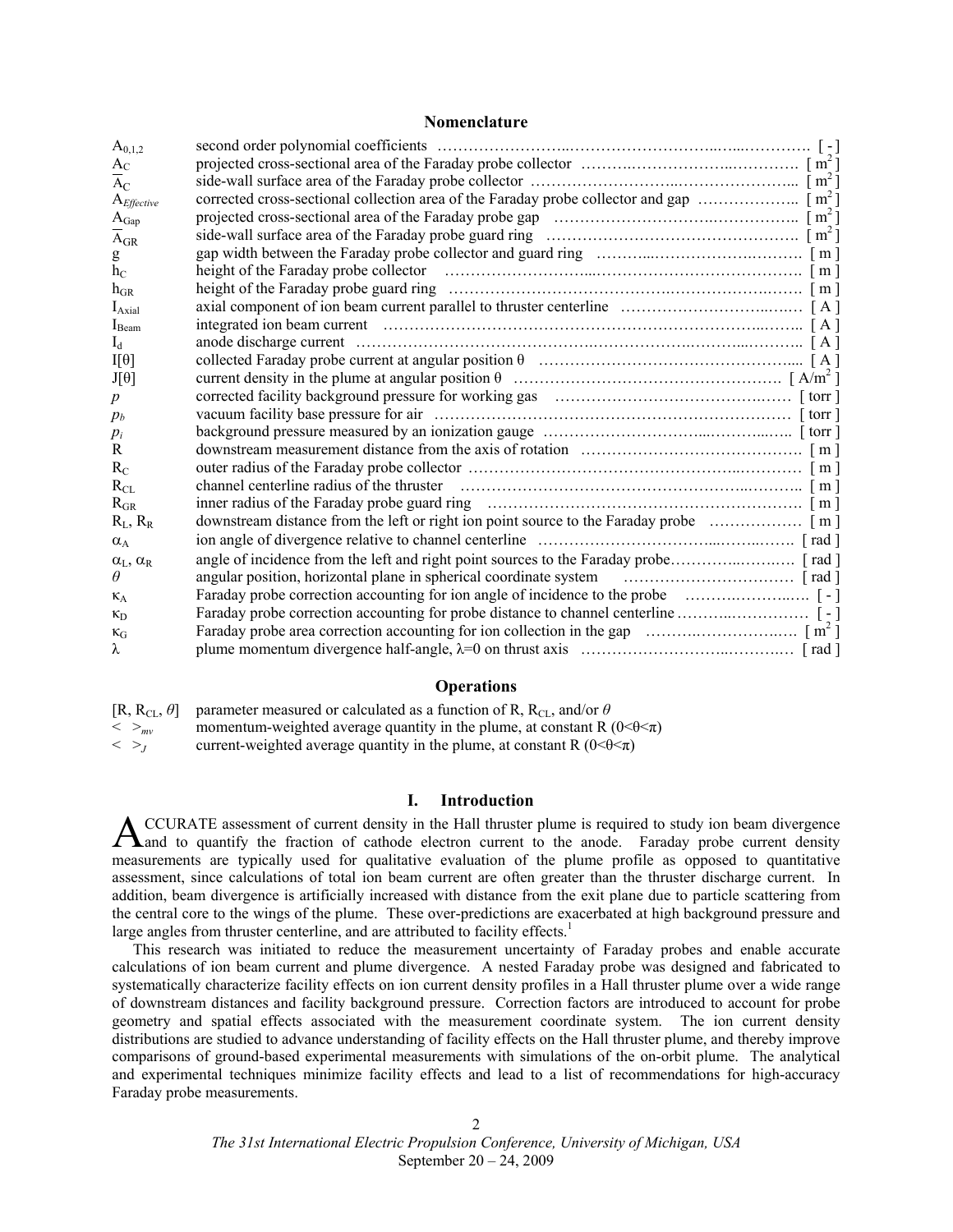#### **II. Past Investigations**

A number of studies have investigated the effects of elevated background pressure, compared nude Faraday probe designs, and evaluated design modifications in order to minimize uncertainty due to charge exchange (CEX) collisions in the plume. Measurements of several Hall thruster designs by Manzella and Sankovic<sup>2</sup> found high background pressure increased ion current density on the wings, while the central core remained largely unaffected. Discharge current increased linearly with increasing pressure, which was attributed to neutral xenon ingested into the discharge channel. Ingested propellant was ionized and accelerated to create additional ion beam current in the plume and electron current to the anode, thereby increasing discharge current. The escalation of current density at high angles off thruster centerline axis was due to CEX collisions between fast moving ions and slow moving xenon from the background gas. The resulting slow moving ions are scattered from the central core to the outer wings.

 Past investigations at the Plasmadynamics and Electric Propulsion Laboratory (PEPL) evaluated Faraday probe design and facility background pressure on collected ion current. A comparison of two nude Faraday probe designs concluded the differences in measured current density were due to probe design and dissimilar secondary electron emission (SEE) properties of the collectors.<sup>3,4</sup> For tests using the  $\overline{P5}$  Hall thruster at several operating conditions, increasing facility backpressure increased the current density on the wings. The lower current, 4.3-A case showed the current distribution in the central core was unaffected by backpressure, similar to results by Manzella and Sankovic.<sup>2</sup> However, the higher current 10-A case exhibited minor increases in the central core current density, and was attributed to ionization and acceleration of the background neutrals near the exit plane. These trends are consistent with far-field Faraday probe measurements using the SPT-140.<sup>5</sup>

Plasma potential in the region surrounding a nude Faraday probe has been measured to study the possibility of probe bias voltage acting as a point source potential sink, and thereby attracting low energy CEX ions.<sup>6</sup> Langmuir probe measurements near a nude Faraday probe determined the plasma potential varied by less than 3-V within 20 mm of the probe. It was concluded that CEX ions had a negligible attraction to the probe bias potential, and the random flux of low energy ions was insufficient to explain the increased current density at high background pressure and large off-axis angles. This conclusion was consistent with computational modeling of the ion flow around an axisymmetric Faraday probe. A hybrid-PIC model simulated the collected current for off-axis conditions present in a low-power HET plume, and found errors due to sheath expansion were minimal.<sup>7</sup>

 To mitigate the collection of low energy ions created in CEX collisions, numerous filtering mechanisms have been investigated. One approach is to attach a collimator to the entrance of a nude Faraday probe to filter low energy ions that are created by CEX collisions in the plume.<sup>8,9</sup> Ions created by CEX collisions near the exit plane and directed to the probe are still collected. The CEX ion population resulting from collisions with the anode and cathode thruster neutrals is present on orbit, but CEX collisions with facility neutrals and the ions attributed to entrainment of facility neutral flow may also be collected.

Further efforts utilized a magnetic field to filter low energy CEX ions. A study by Rovey, *et al.*10 compared results from a magnetically filtered Faraday probe, a boxed Faraday probe, and a nude Faraday probe to separately assess the effect of the magnetic filter and the boxed collimator that houses the filter. Similar to past results, the nude Faraday probe exhibited increased beam current and larger current density on the wings with increasing background pressure. The magnetically filtered and boxed Faraday probes resulted in decreased beam current and diminished current density on the wings with increasing background pressure. The central core measured by all three probes was unaffected by increased chamber pressure. These findings indicate the boxed collimator and magnetic filtering decrease low energy CEX ions collected by the Faraday probe. The downside of these approaches is that they do not selectively filter facility effects from the ionization of thruster neutrals downstream of the primary acceleration zone.

A different method for discerning CEX processes in the plume was demonstrated by de Grys, *et al.*<sup>8</sup> and more recently by  $Azziz<sup>11</sup>$ , who compared Faraday probe measurements at individual locations in the plume at several background pressures and extrapolated the current density to vacuum conditions. This approach is a more advanced technique to experimentally assess CEX facility effects throughout the plume, and enables a more accurate estimation of the on-orbit ion current density distribution.

A comprehensive investigation of nude Faraday probe design and analytical technique was conducted at AFRL with a nested Faraday probe.<sup>12</sup> Enhanced understanding of Faraday probe ion current collection led to development of a gap correction factor that reduced the integrated ion beam current by  $\sim$ 20%. The corrected plume properties were in line with expected values of ion beam current based on Hall thruster performance and discharge properties. A key discovery was the ability to predict the amount of additional ion current on the collector side walls. The study indicated conventional Faraday probe designs with a ceramic base are more suitable for characterization of facility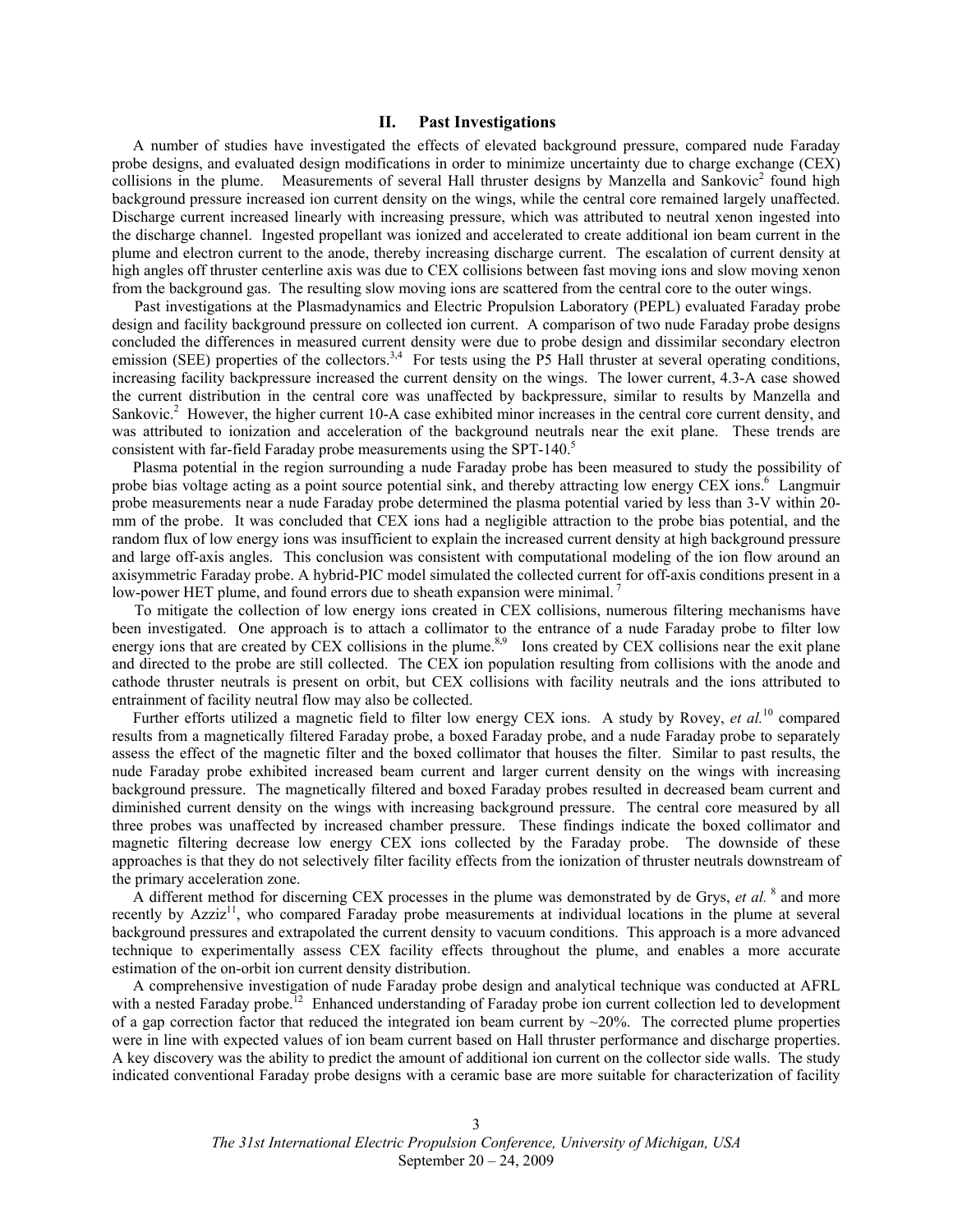effects and current density mapping with a wide range of Debye lengths in the plume. This gap correction is detailed in Section IV.

#### **III. Experimental Apparatus**

## **A. Facility and Measurement Positioning System**

The investigation was conducted in Chamber 1 at AFRL/RZSS using a low-power Hall thruster ion source. Chamber 1 at AFRL is a stainless steel, cylindrical vacuum chamber 2.4-m in diameter and 4-m in length with a maximum xenon pumping speed of 50,000 l/s. The thruster was located along the centerline of the chamber and fired towards the cryopanels at the opposing end. Prior to Faraday probe data collection, the thruster was fired for over 1-hour after initial start-up. Thruster telemetry was monitored during Faraday probe sweeps, and exhibited negligible deviation from steady-state operation.

An MKS Instruments cold cathode ionization gauge was located on the chamber ceiling above the thruster centerline approximately 1-meter downstream of the exit plane. Background pressure was corrected using Eq. (1) with a xenon correction factor of 2.87 and the facility base pressure  $(p<sub>b</sub>)$  of air, which was conservatively estimated at  $p_b \approx 1 \times 10^{-7}$  torr. Chamber background pressure was increased by injecting xenon through an auxiliary flow line located approximately 1-meter downstream of the thruster exit plane. Injected flow of 9, 29, and 127-sccm corresponded to a corrected xenon background pressure of  $3.2x10^{-6}$ ,  $1.1x10^{-5}$ , and  $3.5x10^{-5}$  torr, respectively.

$$
p = \frac{p_i - p_b}{2.87} + p_b \tag{1}
$$

The Faraday probe positioning system consisted of a translation stage for control of measurement radius and a rotation stage, which was centered beneath the exit plane on thruster centerline. In Fig. 1, one end of the translation stage is shown mounted on top of the rotation stage, enabling current density scans from 0° to 180° at constant radius up to 60-cm from the axis of rotation at the exit plane. The Faraday probe and laboratory thruster were mounted more than 50-cm above the rotation and translation stages. A National Instruments MID-7604/7602 Power Drive interfaced with the rotation and translation stages, and data acquisition was controlled through LabView.



**Figure 1. Diagnostic positioning system in Chamber 1 with R,θ-coordinate axis control.**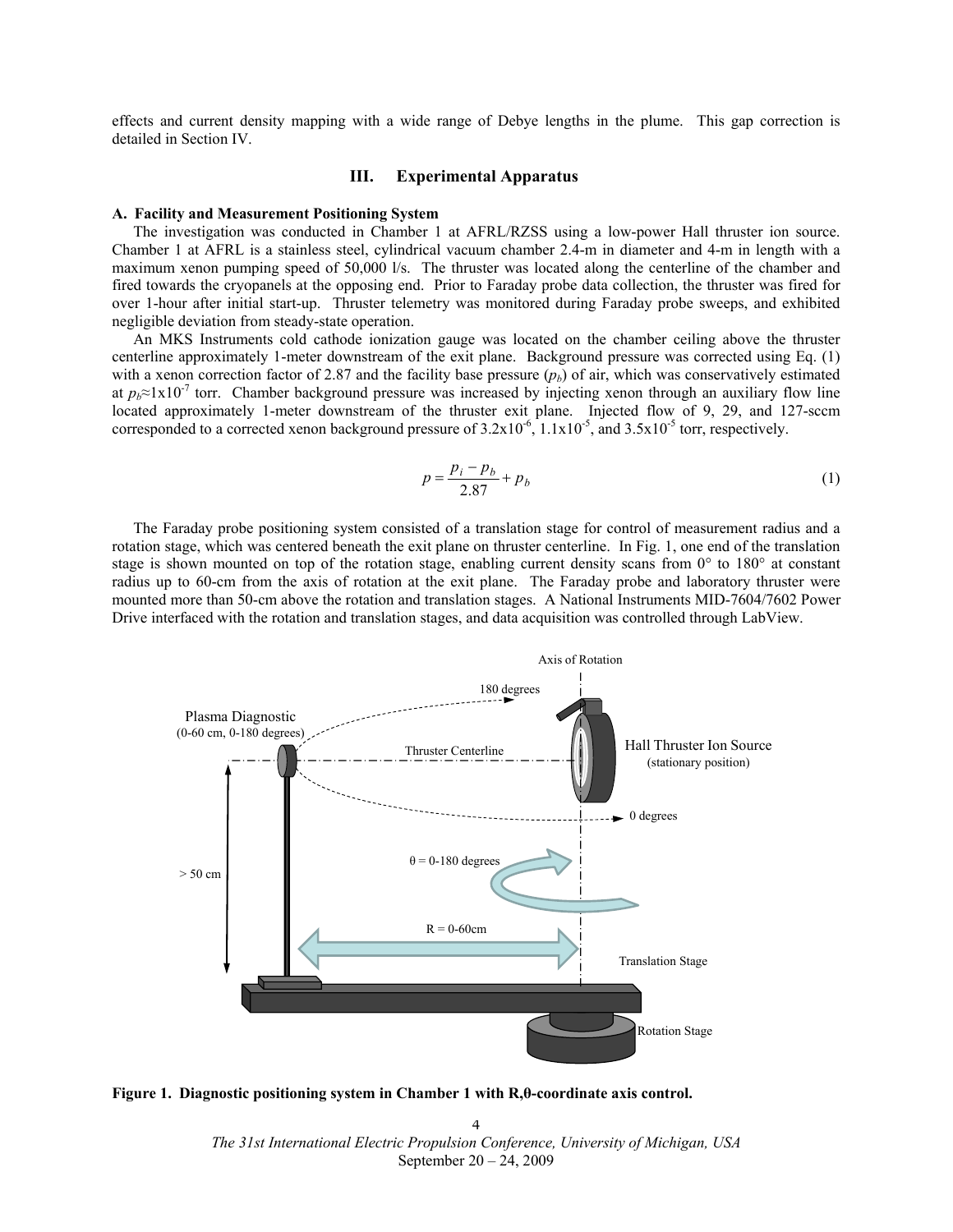#### **B. Faraday Probe Design**

 Faraday probes measure the ion current collected by a negatively biased surface. Equal bias potential is applied to the collector and guard ring to create a flat, uniform sheath across the collector surface that repels electrons. A Faraday probe with three concentric rings was designed and fabricated to assess the effect of gap width and probe geometry in a systematic study of the Hall thruster plume. The nested Faraday probe consisted of two concentric collector rings and an outer guard ring, which enabled simultaneous current density measurements on the inner and outer collector. Two versions of the outer collector, also referred to as Collector 2, were fabricated to create gaps of 0.5-mm and 1.5-mm between the rings. For either version of Collector 2, the gap between Collector 1 and Collector 2 is always the same as the gap between Collector 2 and the guard ring. The collectors and guard ring are seated within a boron nitride shell and are different heights to form a highly concentric probe with uniform gap width, as shown in the diagram in Fig. 2. Probe dimensions are listed in Table 1.



**Figure 2. Top-view and cross-sectional diagrams of the AFRL nested Faraday probe.** 

|                                     |                          | Collector 2          |            |                          |
|-------------------------------------|--------------------------|----------------------|------------|--------------------------|
|                                     | Collector 1              | $0.5 \text{ mm}$ Gap | 1.5 mm Gap | <b>Guard Ring</b>        |
| Inner Diameter [mm]                 | $\overline{\phantom{0}}$ | 7.06                 | 9.16       | 20.27                    |
| Outer Diameter [mm]                 | 6.11                     | 18.91                | 17.06      | 29.93                    |
| Height $[mm]$                       | 15.58                    | 13.75                | 13.76      | 10.22                    |
| Collector $1 - 2$ Gap [mm]          | $\overline{\phantom{0}}$ | 0.48                 | 1.53       | $\overline{\phantom{a}}$ |
| Collector $2 -$ Guard Ring Gap [mm] | $\overline{\phantom{0}}$ | 0.68                 | 1.61       | $\overline{\phantom{a}}$ |

#### **Table 1. Nested Faraday probe dimensions**

Unpublished experimental estimates of the electron temperature and ion number density in the plume of this lowpower Hall thruster ion source indicated the Debye length ranged from 0.05 mm to  $\sim$ 1 mm throughout the plume from 8 to 20 thruster diameters downstream of the exit plane. Thus, the 0.5 mm gap configuration is less than or equal to 10 Debye lengths for all locations studied with the nested Faraday probe. The 1.5 mm gap configuration is greater than 10 Debye lengths, and was oversized to highlight the effects of a gap width greater than the  $10\lambda_D$  design criteria.

There are four probe collection geometries that may be studied using the nested Faraday probe. These configurations are shown in Fig. 3 and referred to as:

- 1. Configuration 1 Current to Collector 1 with a 0.5 mm gap
- 2. Configuration 2 Combined current to Collector 1 and 2 with a 0.5 mm gap
- 3. Configuration 3 Current to Collector 1 with a 1.5 mm gap
- 4. Configuration 4 Combined current to Collector 1 and 2 with a 1.5 mm gap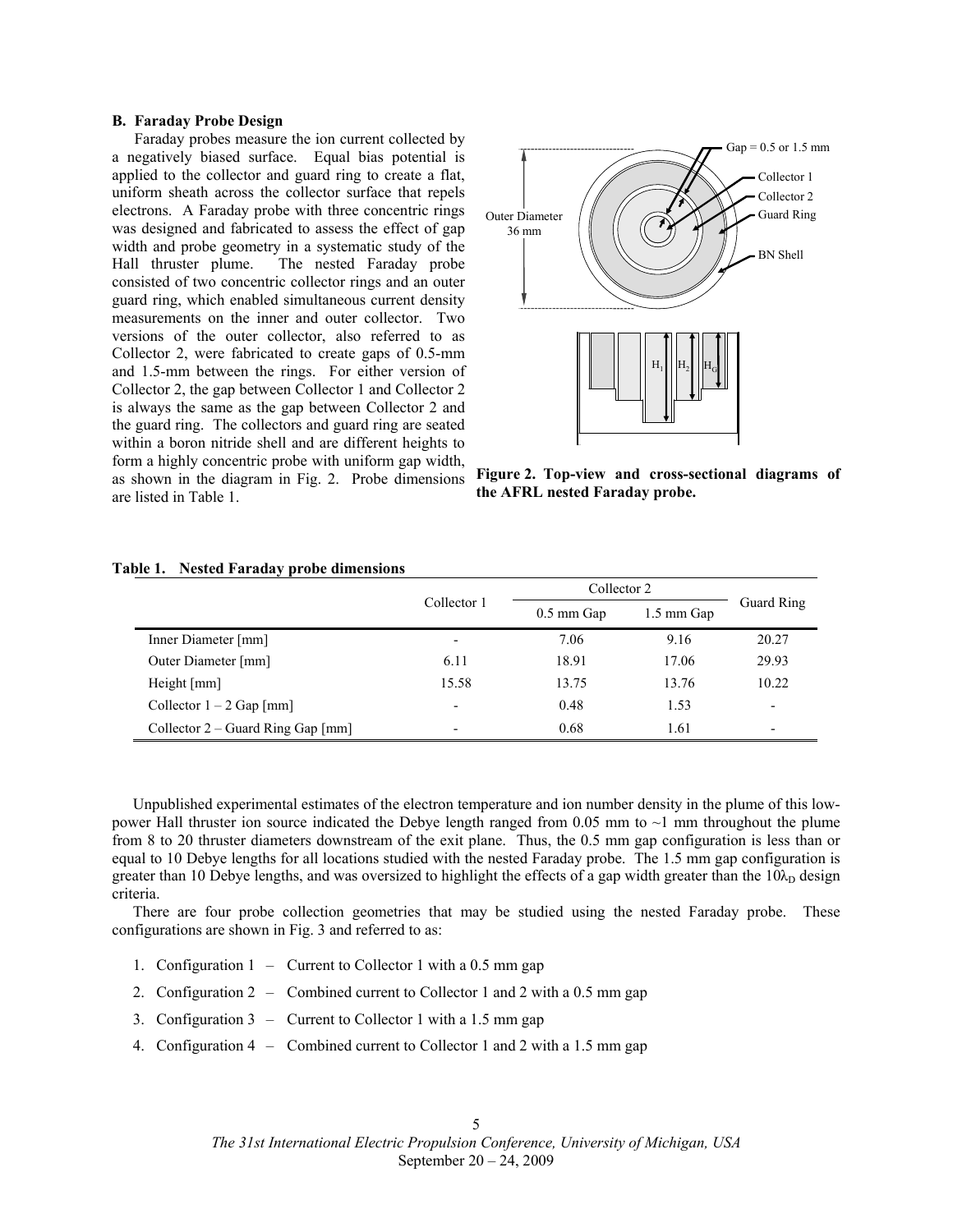For either the 0.5 mm or 1.5 mm gap configuration, the current collected by Collector 1 is compared to the combined current on Collector 1 and Collector 2 (termed Collector 1+2). Adding the collected current isolated effects caused by the inner gap to Collector 1 from effects caused by the outer gap to Collector 1+2. If the collected current were not added in this manner, Collector 2 may be influenced by effects between the inner gap (Collector 1 with Collector 2) and the outer gap (Collector 2 with the guard ring). This analysis allowed comparison of simultaneous measurements to different collection cross-sections with the same gap width.

The collectors were machined from arc-cast lowcarbon grade 365 molybdenum, and the guard ring is grade 360 molybdenum. Differences in secondary electron emission between the collectors and guard ring due to electrode material and surface roughness should be minimal. Collection surfaces were machined to a standard 32  $\mu$ " AA finish. A 20-cm long stainless steel tube houses the boron nitride (BN) shell and probe leads. This stainless steel housing extends to the probe face and is grounded to create known boundary conditions for probe simulations. Trials with the SS housing allowed to float caused no change in collected current. All subsequent measurements were taken with the SS housing connected to chamber ground.

Collected current on both collectors and the guard ring were measured with an Agilent 34970A Data Acquisition Switch Unit. An Agilent E3631A Triple Output DC power supply was used to bias the collectors and guard ring to the same potential. The schematic in Fig. 4 shows the circuit diagram for equal bias potential on all rings. The nested Faraday probe operation was characterized with variations in probe bias potential over a range of angular positions and downstream distances at several facility background pressures. A bias potential of -20 V with respect to facility ground was beyond the ion current saturation limit in all cases. Current density in the plume was measured in 2° increments from 0° to 180° at 8, 12, 16, and 20 thruster diameters downstream of the Hall thruster exit plane.



**Figure 3. Top view of the four collection area configurations of the nested Faraday probe. Regions of blue are the current collecting surfaces orthogonal to the beam.** 



**Figure 4. Electrical diagram of the nested Faraday probe power electronics and DAQ system.** 

#### **IV. Faraday Probe Correction Factors**

# **A. Gap Correction Factor for the Effective Probe Collection Area**

Extensive experimental evidence has shown that Faraday probe measurements typically overestimate ion beam current in the Hall thruster plume. This phenomenon is typically attributed to additional ion current from CEX facility effects, but has been shown to result from under-prediction of the effective probe collection area. In conventional nude Faraday probe design and analysis, the collection area is calculated as the geometric surface area of the collector  $(A_C = \pi R_C^2)$ . Studies with the nested Faraday probe demonstrated that ions within the gap between the collector and guard ring contribute to the collected probe current, and may cause erroneously high ion current density in the plume if the geometric surface area of the collector is assumed.<sup>12</sup>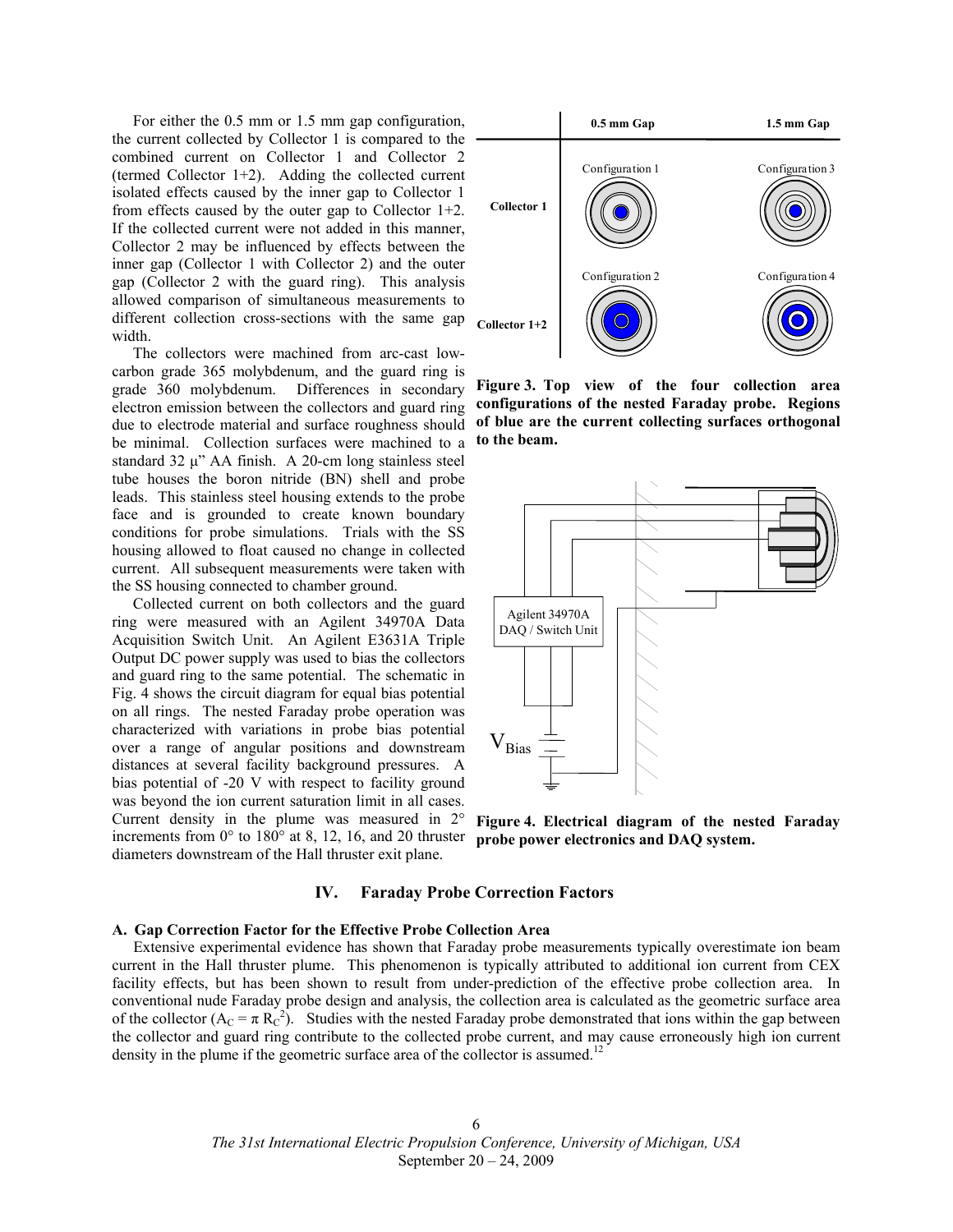

**Figure 5. Illustration of ions collected by the side walls of the nested Faraday probe and the increase in projected collection area.** 

In this hypothesis, high energy beam ions entering the gap volume impact the ceramic base of the nested Faraday probe, and the resulting low energy ions are collected by the walls of the negatively biased electrodes. A fraction of this current is collected on the side walls of the collector, thereby increasing the collected ion current and causing an overestimate of the current density. This effect is shown in Fig. 5. The orange region illustrates the increase in the projected collection area to account for ion current to the collector side wall.

To correct for this increase in the effective probe collection area, a Faraday probe gap correction factor,  $\kappa$ <sub>G</sub>, was developed to account for differences in collector diameter and gap width. This correction factor partitions the current collected in the gap volume based on the ratio of the side wall surface areas. The geometric probe collection area is increased according **Figure 6. Diagram of the nude Faraday probe**  that are collected by the collector side wall. The gap correction factor,  $\kappa_G$ , is defined in Eq. (3) as a function of the probe geometry shown in Fig. 6.



to Eq.  $(2)$  to account for ions entering the gap volume **collector** (outer radius  $R_c$ , height  $h_c$ ), guard ring (inner radius  $R_{GR}$ , height  $h_{GR}$ ) and gap width (g).

$$
A_{\text{Effective}} = \pi R_C^2 + \kappa_G \tag{2}
$$

$$
\kappa_{\rm G} = A_{\rm Gap} \left( \frac{\overline{A}_{\rm C}}{\overline{A}_{\rm C} + \overline{A}_{\rm GR}} \right) = \pi \left( R_{\rm GR}^2 - R_{\rm C}^2 \left( \frac{2\pi R_{\rm C} h_{\rm C}}{2\pi R_{\rm C} h_{\rm C} + 2\pi R_{\rm GR} h_{\rm GR}} \right) \tag{3}
$$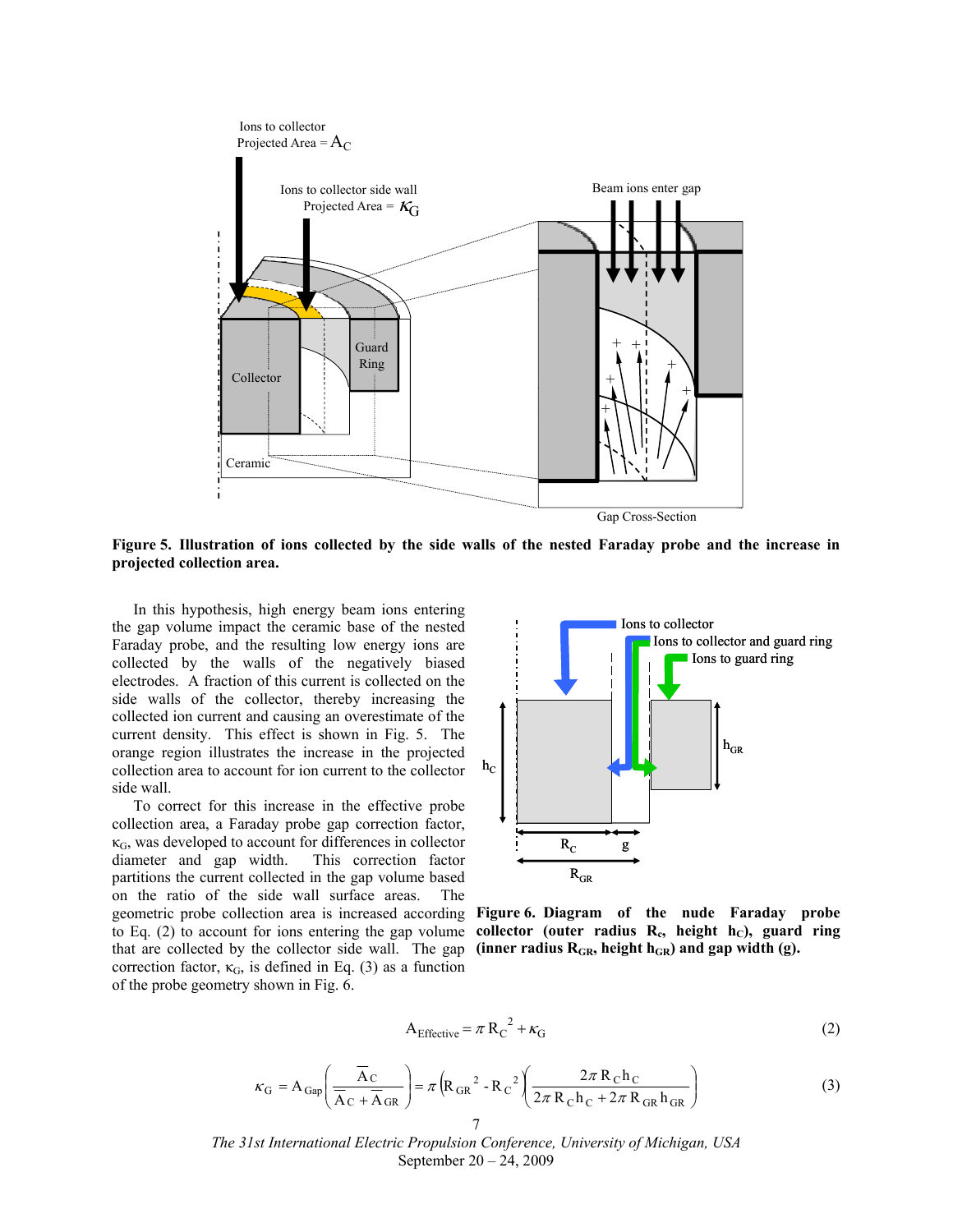Based on this hypothesis, the effective probe collection area would show the greatest increase for designs with a large gap width and a large collector side wall surface area. The projected area of a 5-10 Debye length gap width may collect a significant fraction of the measured ion current, especially for a probe with a small collector diameter. It is important to note that the formulation in Eq. (3) is only applicable to conventional nude Faraday probes with a ceramic base in the gap volume. The ion collection of probe designs with a conductive base would be expected to behave differently. The gap correction factor increased the nested Faraday probe collection areas by approximately 10% to 55% to account for ion collection in the gap. The precision in total ion beam current measurements was within a 3% range for all nested Faraday probe configurations when the gap correction factor was applied., and the corrected plume properties were in line with expected values of ion beam current based on Hall thruster performance and discharge properties.<sup>12</sup>

#### **B. Measurement Coordinate System Effects and Correction Factors**

A detailed theoretical examination of the measurement coordinate geometry is necessary to isolate systematic trends due to facility effects in experimental measurements. The analysis is aimed at resolving the error caused by probe measurements with respect to a point source as opposed to the annular discharge geometry of a typical HET. Correction factors are developed for an axisymmetric system based on constant measurement radius from the probe axis of rotation, as illustrated in Fig. 1, where current density is integrated in a hemisphere around the point source. In the analysis, the thruster is modeled as two point ion sources located at the centerline of the discharge channel. Fig. 7 illustrates the probe distance and angular location with respect to the thruster centerline.

Two geometric corrections are analyzed. The first correction accounts for variations in probe angle with respect to the point sources, which will affect the current collection area. In a single point source analysis, where the ion point source is located at the probe axis of rotation, the probe face is perpendicular to the source as it is swept in a 180° arc. Modeling the thruster as two point sources changes this probe orientation, and the probe face is only perpendicular to the point sources at 0° and 180°. The ion angle of incidence to the probe face changes with angular position and distance, and decreases the effective probe collection area of beam ions. In addition, the ion angle of incidence at a given location is different for each point source. The angles of incidence are calculated for the left and right point sources as  $\alpha_L$  and  $\alpha_R$ , and are used to evaluate cosine losses in the probe collection area.



**Figure 7. Coordinate system for probe distance and angular location in a two point source model.** 

*The 31st International Electric Propulsion Conference, University of Michigan, USA*  September 20 – 24, 2009 8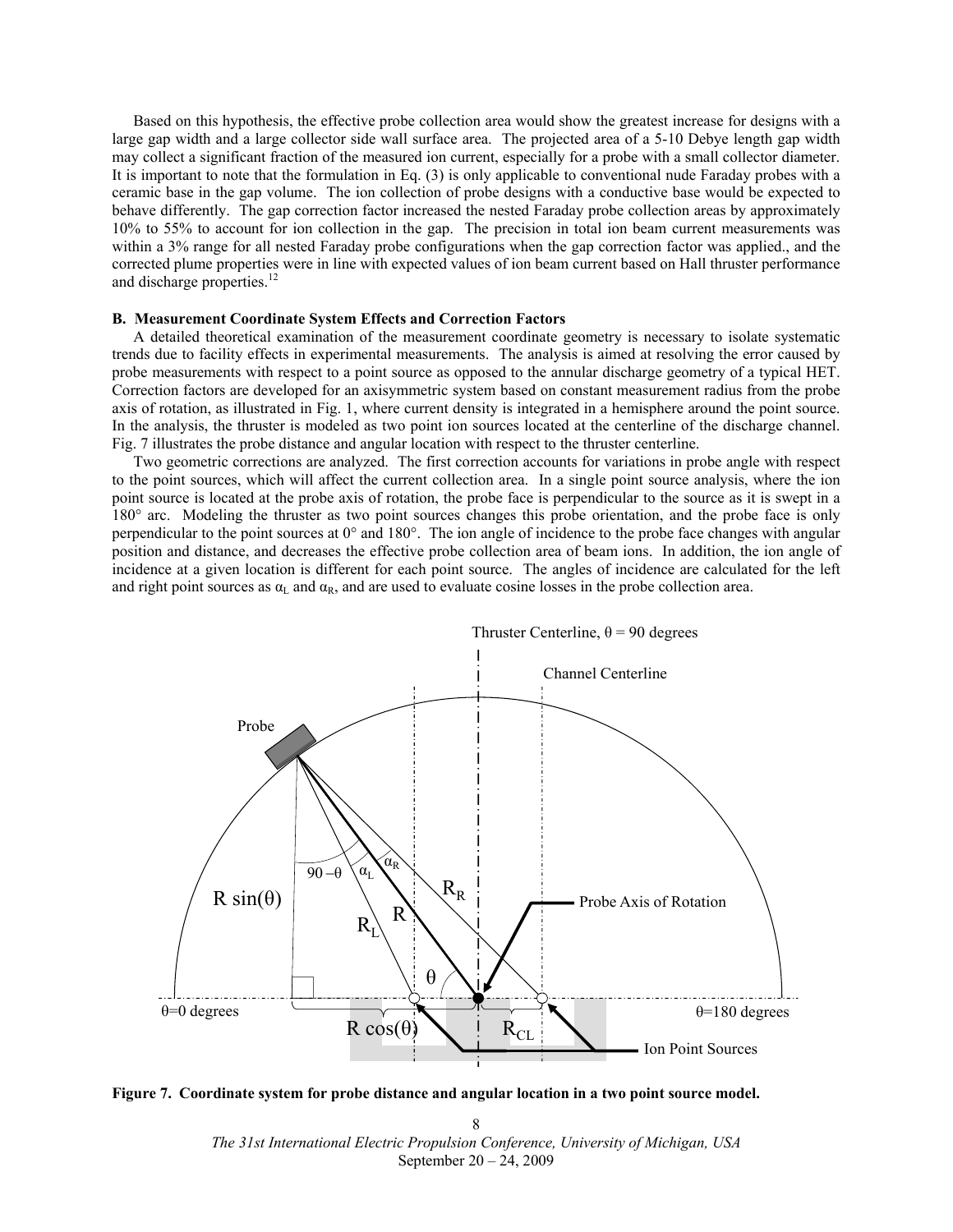The angles  $\alpha_L$  and  $\alpha_R$  are found using basic trigonometry and are formulated in Eq. (4) based on the geometry shown in Fig. 7. These effects are expressed in a generalized form based on the probe angular position θ, the probe distance from the axis of rotation R, and the channel centerline radius  $R_{CL}$ . The ratio of  $R/R_{CL}$  is incorporated to simplify the analysis and enable a more direct comparison between large and small thrusters.

$$
\alpha_{L,R}[\theta, R, R_{CL}] = \pm \left(90 - \theta - \tan^{-1} \left(\frac{\cos(\theta) \mp \frac{R_{CL}}{R}}{\sin(\theta)}\right)\right)
$$
(4)

The probe collection area is corrected for cosine losses with the area correction factor,  $\kappa_A$ , using the average of  $\alpha_L$  and  $\alpha_R$  in Eq. (5).

$$
\kappa_A [\theta, R, R_{CL}] = \cos^2 \left( \frac{\alpha_L + \alpha_R}{2} \right)
$$
 (5)

The second correction deals with the differences in path length from the left and right point sources to the probe, which introduces systematic error in the  $R<sup>2</sup>$  term in the axisymmetric plume integration. The probe distances from the left and right point source are characterized as  $R_L$  and  $R_R$ . Similar to the analysis of ion angle of incidence, the path length will vary with probe angular position and is dissimilar for each point source. The exception is on thruster centerline, where the distance from the probe to each point source is equal and greater than the measurement radius of rotation, R.

The lengths  $R_L$  and  $R_R$  are calculated with respect to the measurement distance, R, in Eq. (6). The distance correction factor,  $\kappa_D$  is defined in Eq. (7) as a function of  $\theta$ , R, and R<sub>CL</sub>.

$$
\frac{R_{L,R}[\theta, R, R_{CL}]}{R} = \sqrt{(\sin(\theta))^2 + (\cos(\theta) \mp \frac{R_{CL}}{R})^2}
$$
(6)

where,

$$
\kappa_{\rm D} \left[ \theta, R, R_{\rm CL} \right] = \left( \frac{1}{2} \left( \frac{R_{\rm L}}{R} + \frac{R_{\rm R}}{R} \right) \right)^2 \tag{7}
$$

The effects of the area and distance correction factors are applied to all Faraday probe current density measurements. Therefore, the total ion beam current in this study is calculated using Eq. (8), which incorporates the corrections for measurement coordinate geometry and the collection of ions in the gap volume. For a Faraday probe scan at constant measurement radius R, the correction factors are a function of angular position, θ.

$$
I_{\text{Beam}} = 2\pi R^2 \int_{0}^{\pi/2} \frac{I[\theta]}{A_C + \kappa_G} \left( \frac{\kappa_D[\theta, R, R_{CL}]}{\kappa_A[\theta, R, R_{CL}]} \right) \sin(\theta) d\theta \tag{8}
$$

The spatial correction ratio ( $\kappa_D/\kappa_A$ ) is displayed as a function of probe angular position in Fig. 8 for constant downstream measurement distance. The overall effect is to increase current density in the plume central core, which increases the integrated ion beam current. Variation in collection area due to ion angle of incidence decreases rapidly with downstream distance, and the approximation of a point source measurement improves. In Fig. 9, the correction on thruster centerline is shown as a function of downstream thruster diameters, calculated as  $R/2R_{CL}$ . The overall correction factor asymptotically approaches unity with downstream measurement distance, and is less than 1.02 for distances greater than 8 channel centerline diameters downstream (CCDD). Thus, including the spatial corrections minimizes a systematic source of error introduced from the hemispherical measurement system. All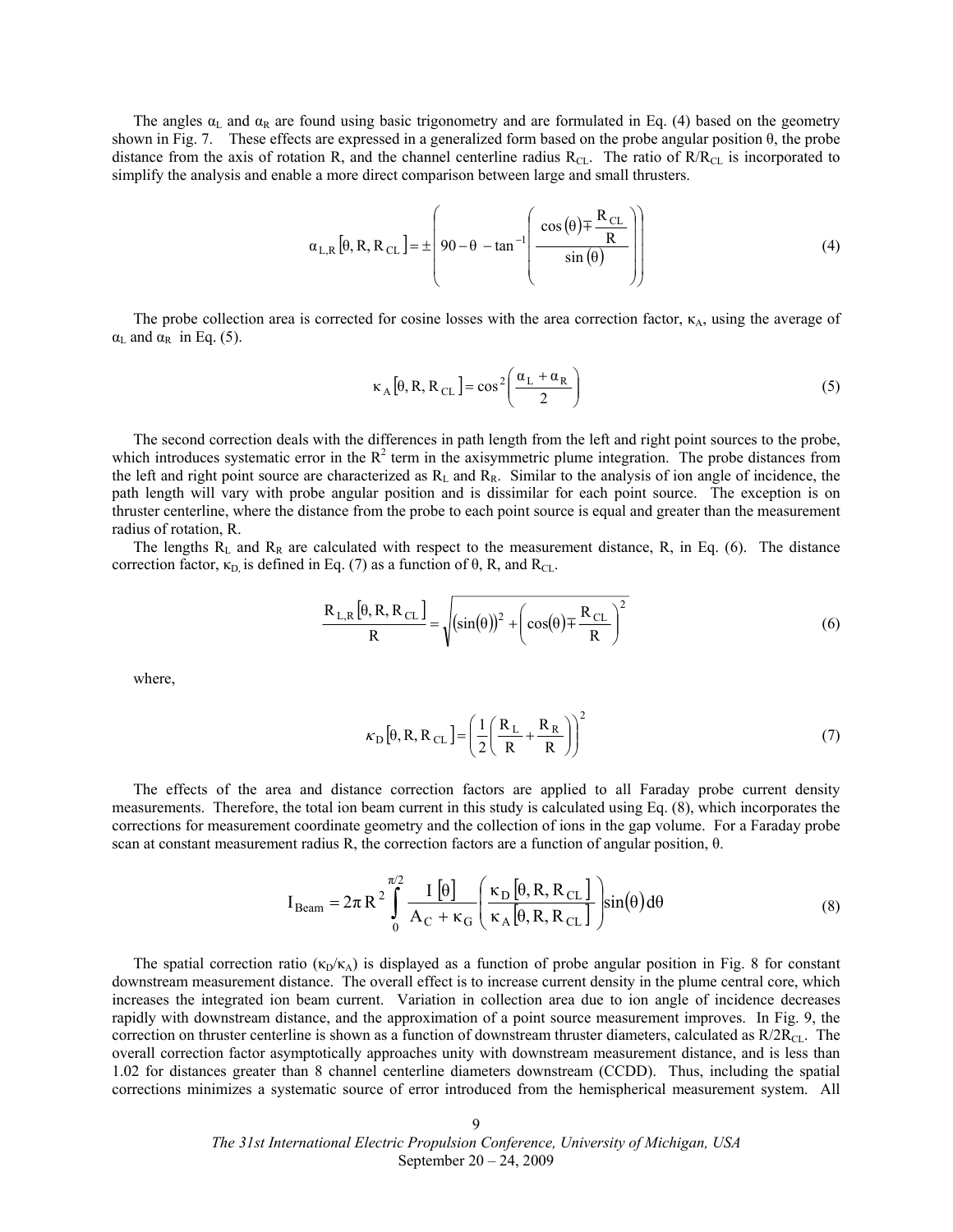current density traces and beam current calculations in this investigation will incorporate the spatial corrections for ion angle of incidence and measurement distance using the formulation in Eq. (8).

The corrections in probe collection area are only valid for beam ions originating near the exit plane. Charge exchange collisions downstream of the primary ionization region increase dispersion of ion velocity, and the correction is not relevant to this population. In addition, the analysis does not account for thruster channel width. This is of lesser concern, since minor variations in channel centerline radius will have a negligible effect on measurements taken beyond four thruster diameters.



**Figure 8. Combined effect of correction factors (** $\kappa$ **<sub>D</sub>/** $\kappa$ **<sub>A</sub>) accounting for the probe distance and angle with respect to the left and right ion point sources as a function of angular position with contours of constant**  $R/2R<sub>CL</sub> = 2, 4, 6, 8, and 10 CCDD.$ 



**Figure 9.** Combined effect of the correction factors ( $\kappa$ <sub>D</sub>/ $\kappa$ <sub>A</sub>) on channel centerline (θ=90°) as a function of downstream thruster diameters (R/2R<sub>CL</sub>).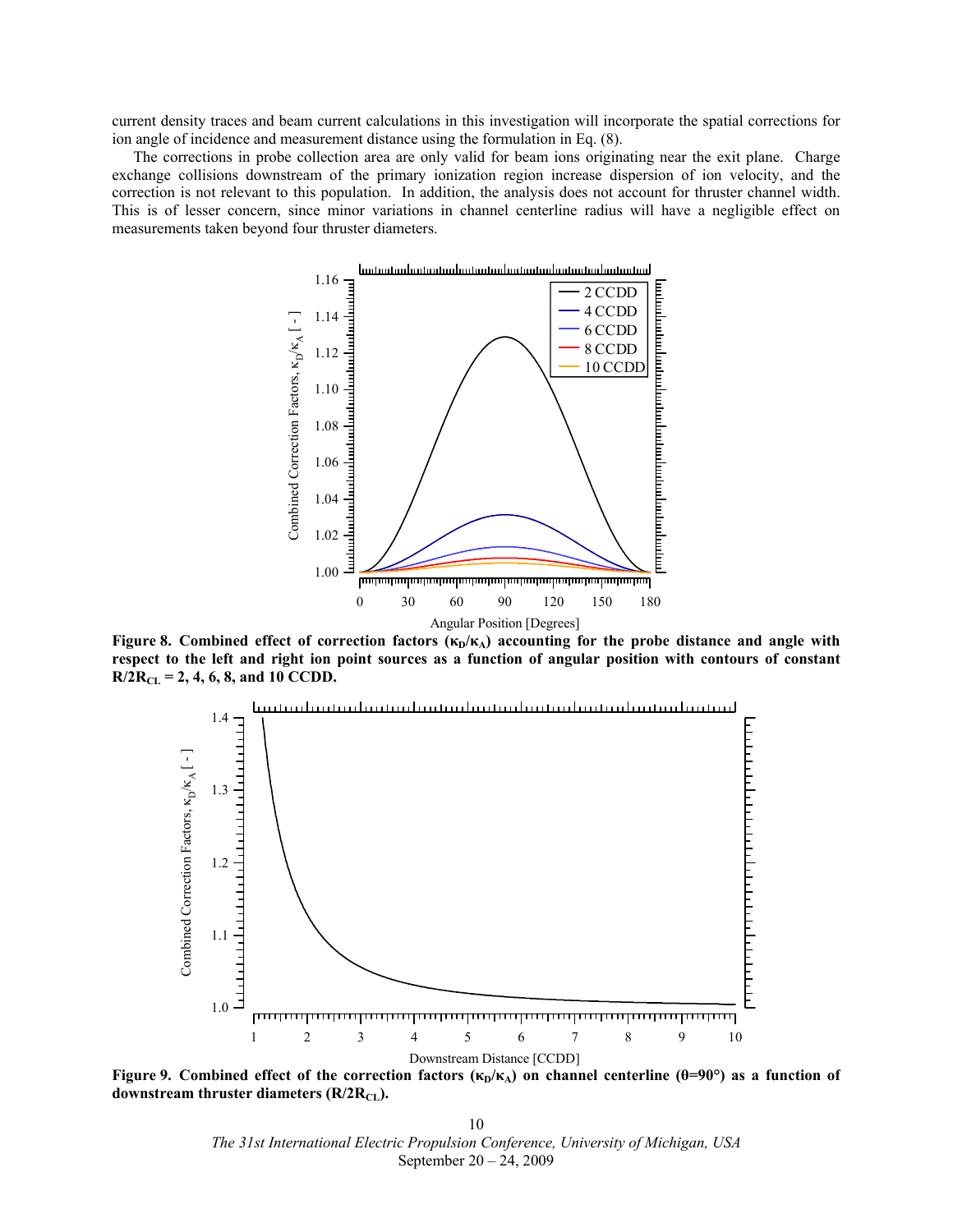## **V. Analysis of Plume Scattering and Facility Effects**

Corrections for measurement location and Faraday probe design were proposed to minimize systematic error, but facility effects also introduce a significant source of uncertainty that requires characterization of the thruster and chamber based on background pressure and operating conditions. Far-field Faraday probe measurements are generally prone to facility effects, and presumed to have relatively large uncertainty in the current density magnitude. Past investigations have examined the wings with variations in background pressure, and several methods have been developed to reduce collection of low energy facility CEX ions in the plume. Nevertheless, the integrated ion beam current from far-field measurements is typically larger than the value reported from near-field measurements, and is often greater than the thruster discharge current. In some cases, the thruster anode flow is modified to maintain a constant discharge current as pressure is adjusted. While this approach mitigates increased thrust due to the neutral ingestion of facility neutrals, it requires variation of thruster operating conditions and is not an ideal comparison between different background pressures. In this investigation of facility effects with the nested Faraday probe, the HET anode and cathode propellant flow rates are fixed. Background pressure is regulated through auxiliary injection of xenon.

Numerous experimental designs and analytical techniques have been used to minimize facility effects on far-field Faraday probe current density measurements. Experimental approaches include various types of filters to reduce collection of low energy CEX ions and measuring the ram current density using a backward facing Faraday probe. Current density profiles corrected with the ram current density are sensitive to background pressure, and the measurements are complicated by the wake surrounding the probe.<sup>13</sup> Filtration designs have proven to minimize CEX facility effects, but do not account for increased discharge current or ion beam current due to neutral propellant ingestion. In addition, a fraction of the filtered ions are present on-orbit due to CEX collisions with anode and cathode neutrals. This population should not be removed for an ideal evaluation of on-orbit plume divergence and current density distribution.

Analytical techniques include subtracting the ambient ion current density at  $\theta=0^{\circ}$  from the entire plume profile, or extrapolating the exponential region (30°<br/> $\epsilon$ +(30°) of the ion current density to the outer periphery (0°<br/> $\epsilon$ +(30°). While these approaches provide a simple alternative to the experimental methods, they are limited in determining the spatial influence of facility effects throughout the plume. Subtracting a finite current density from the profile based on the value at  $\theta=0^{\circ}$  is based on the assumption that collection of ambient tank ions is uniform throughout the plume. The exponential extrapolation is based on the spatial decay of beam ions on the edges of the primary beam, but removes features of the outer periphery that may arise due to CEX collisions near the thruster exit. Neither of these techniques accurately captures the angular distribution of low energy ions that would be present on orbit.

Studying the ion current density at each angular location in the plume as a function of background pressure enables a more accurate characterization of facility effects. Extrapolating the current density at discrete angular locations to vacuum conditions isolates effects arising from facility CEX ions and neutral ingestion. This technique is shown for Configuration 1 in Fig. 10 at 20 CCDD. Collected ion current is plotted in 10° increments as a function of facility background pressure. On thruster centerline at  $\theta=90^\circ$ , the collected current increased linearly with background pressure. However, at  $\pm 10^{\circ}$  from centerline the slope appears to transition and transforms to a slightly negative linear slope at  $\pm 20^{\circ}$  and  $\pm 30^{\circ}$  from thruster centerline. The reverse trend occurs at approximately  $\pm 40^{\circ}$  and results in a positive linear slope on the periphery from  $\pm 60^{\circ}$  to  $\pm 90^{\circ}$  from thruster centerline.

These variations in the slope of the collected ion current with facility background pressure are plotted as a function of angular position in Fig. 11 at 8, 12, 16, and 20 CCDD. The transitions from positive to negative slope occur at approximately  $\pm 10^{\circ}$  from thruster centerline for all downstream distances. Similarly, the transition from negative to positive slope occurs at approximately  $\pm 50^{\circ}$  from thruster centerline for all downstream distances. Residuals show the degree of linearity at each angular location, and reveal that the transition at  $\pm 50^\circ$  moves inwards toward the central core as downstream distance increases. This trend is indicative of the outward scattering of beam ions caused by CEX facility effects. Although increased background pressure increased the central core current density, the residuals indicate the angular location of ion migration from the central core within  $\pm 10^\circ$  is largely unaffected by downstream distance.

The slope of the extrapolated collected ion current density in Fig. 11 provides information about the angular location of increased current density due to neutral ingestion and dispersion from beam scattering due to CEX collisions with facility neutrals. The slope appears to be dominated by two distinct effects in the plume. These two effects are each modeled with a Gaussian distribution, and the modeled slope distribution is the superposition of these Gaussian best-fit curves. The choice of a Gaussian distribution is arbitrary, but may be appropriate for processes related to the thermalized facility neutral propellant population. The two fitted Gaussian curves, the modeled slope, and the experimental slope are compared in Fig. 12 at 8 to 20 CCDD. The superposition of Gaussian

> *The 31st International Electric Propulsion Conference, University of Michigan, USA*  September 20 – 24, 2009

11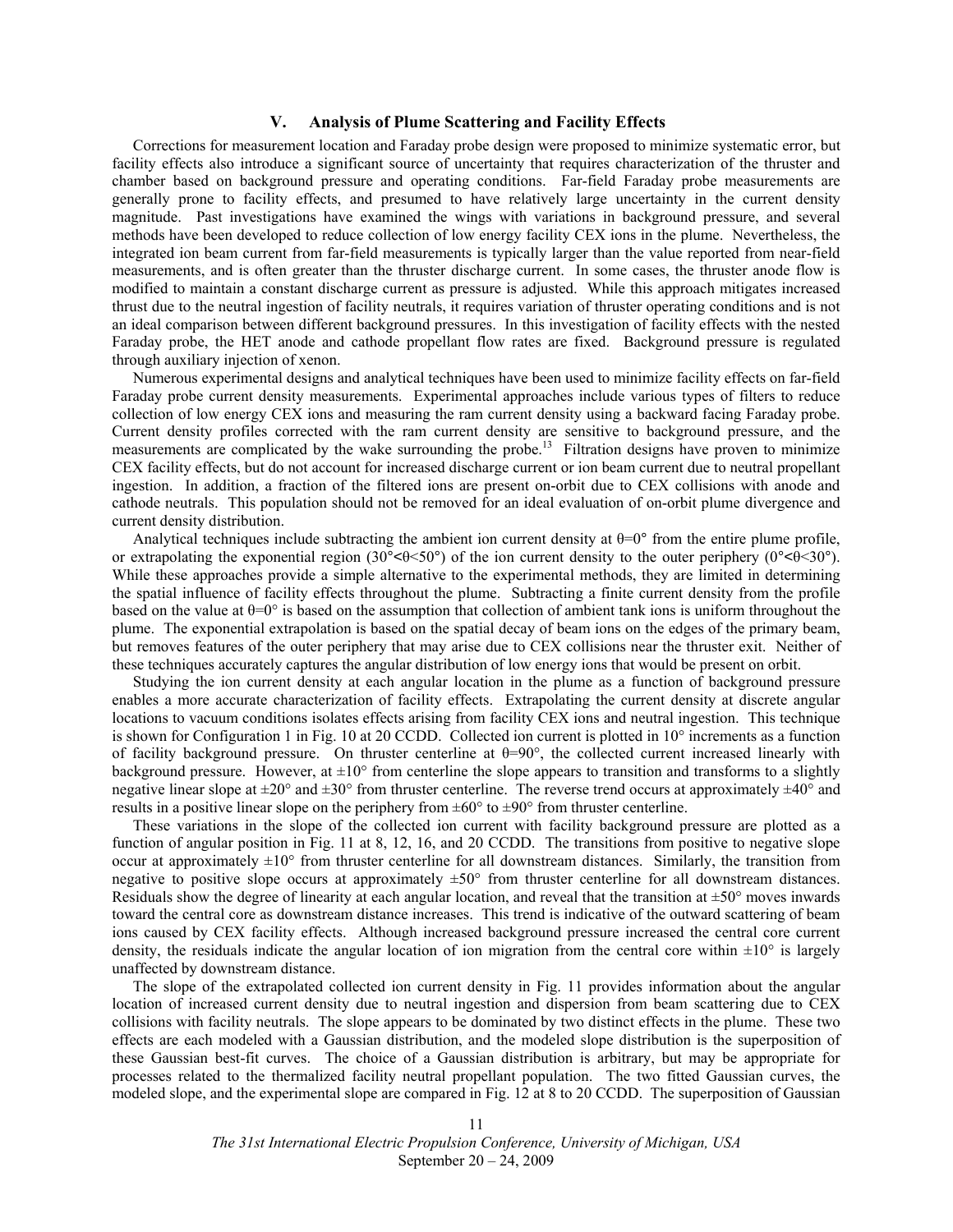distributions shows consistent agreement with the experimental distribution of slope for all downstream distances. Although the Gaussian distribution may not be the correct physical distribution, this analysis provides a qualitative characterization of the angular range and relative magnitude of facility effects in the plume.

The first effect leads to a positive increase in the slope about thruster centerline, and is attributed to ionization and acceleration of ingested facility neutrals. The magnitude of the positive slope in the central core decreased with downstream distance as approximately  $R^2$ , and affected a slightly larger angular range of the plume as downstream



**Figure 10. Normalized collected ion current of Configuration 1 as a function of background pressure at discrete angular locations in the plume at 20 CCDD. Measurements are normalized to the maximum collected current of the profile at 3.4x10-5 torr.**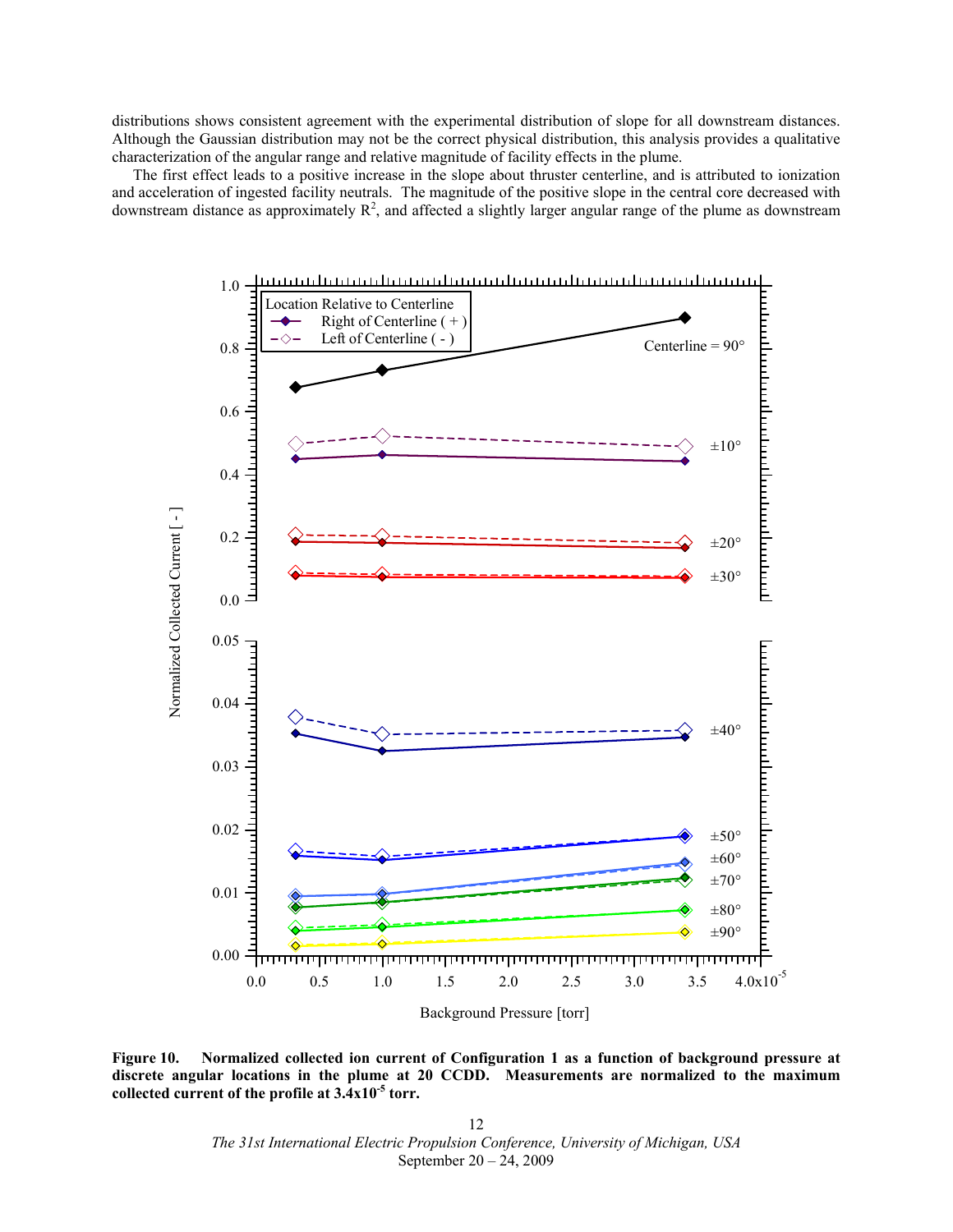distance increased. The decrease in slope is the result of CEX collisions with facility neutrals downstream of the primary acceleration zone, which results in a secondary population of low energy ions and dispersion of the primary ion beam. CEX processes with facility neutrals within the discharge channel may also lead to increased current density in the central core, but would not increase ion beam current or discharge current. Facility neutrals may also undergo direct electron-impact ionization in the far-field region, and will cause a net increase in the collected ion current.

The second effect is broader and leads to a negative slope in the central core about thruster centerline. This is believed to be the result of CEX collisions with facility neutrals near the thruster exit downstream of the primary acceleration zone. In this case, no additional current is created and the primary ion beam is dispersed. The outer edge of this distribution corresponds to the location of minimum residuals at each operating condition. The width of the Gaussian attributed to downstream CEX collisions with facility neutrals was relatively constant with downstream distance in the far-field. The residuals decline where the effects of ionization and acceleration of facility neutrals are approximately equal to the effects of CEX collisions with facility neutrals near the thruster exit.



**Figure 11. Residuals and slope of the extrapolated collected ion current of the nested Faraday probe Configuration 1 as a function of angular position at 8, 12, 16, and 20 CCDD.**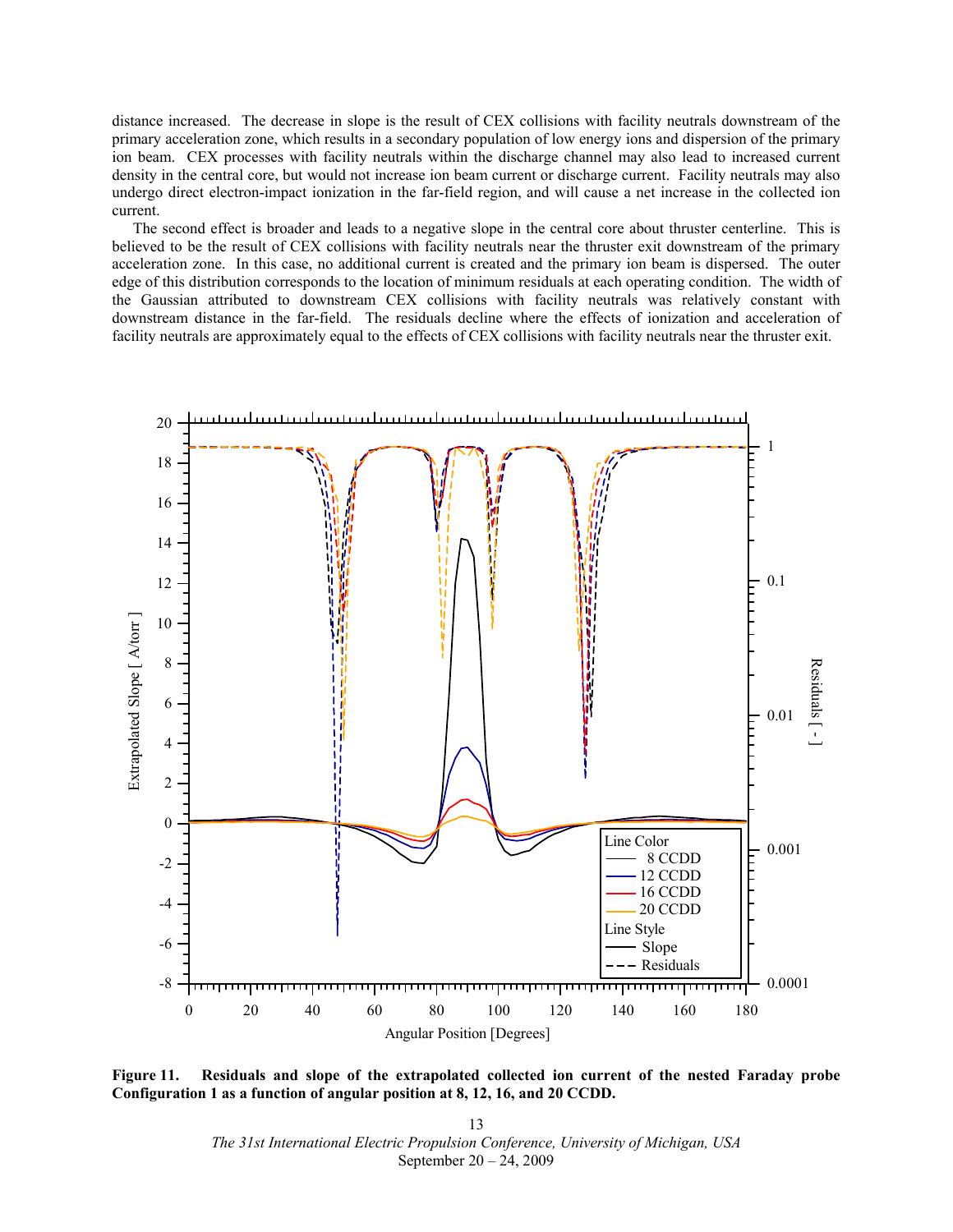

**Figure 12. Residuals and slope of the extrapolated collected ion current of the nested Faraday probe Configuration 1 as a function of angular position at 8, 12, 16, and 20 CCDD. A superposition of two Gaussian curves is fit to the experimental slope.**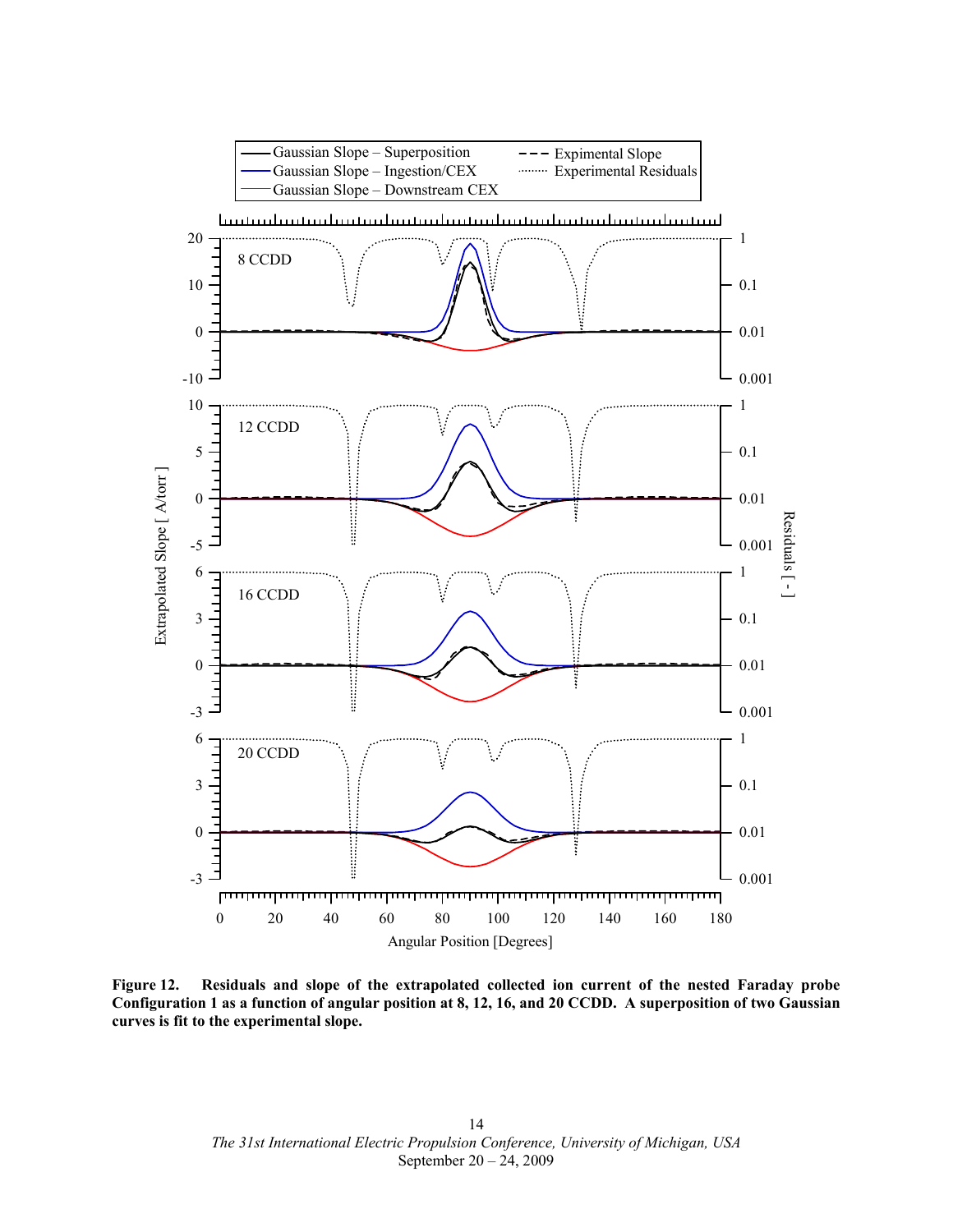The complete effects of background pressure on current density profiles are shown in Fig. 13. These profiles show the escalation of ion current density in the central core with increased background pressure, which was attributed to ionization of ingested neutrals upstream of the primary acceleration region. Increased current density on the wings is primarily the result of ambient low energy facility ions and beam ion scattering from the central core due to CEX collisions.



**Figure 13. Normalized ion current density profiles of the nested Faraday probe Configuration 1 as a function of angular position at 8, 12, 16, and 20 CCDD. The extrapolated vacuum profiles are compared to measurements at background pressures of 3.1x10-6, 1.0x10-5, and 3.4x10-5 torr. Current density profiles are normalized to the maximum extrapolated vacuum current density at 8 CCDD.** 

 Current density profiles of the four nested Faraday probe configurations are extrapolated to vacuum conditions for all downstream distances in Fig. 14. These vacuum current density profiles isolate facility effects, and provide insight into the ion migration that would be present on-orbit. The configurations exhibit consistent profiles at all distances, and further increase confidence in the methods developed for determination of on-orbit current density. The current density of Configuration 1 is slightly larger than the other configurations, and is attributed to measurement and/or alignment error of the inner collector. This increased current density profile manifests as a  $~5\%$  increase in the integrated ion beam current compared to the other configurations. The current utilization, equivalent to the ion beam current relative to the total thruster discharge current, is listed in Table 2 for vacuum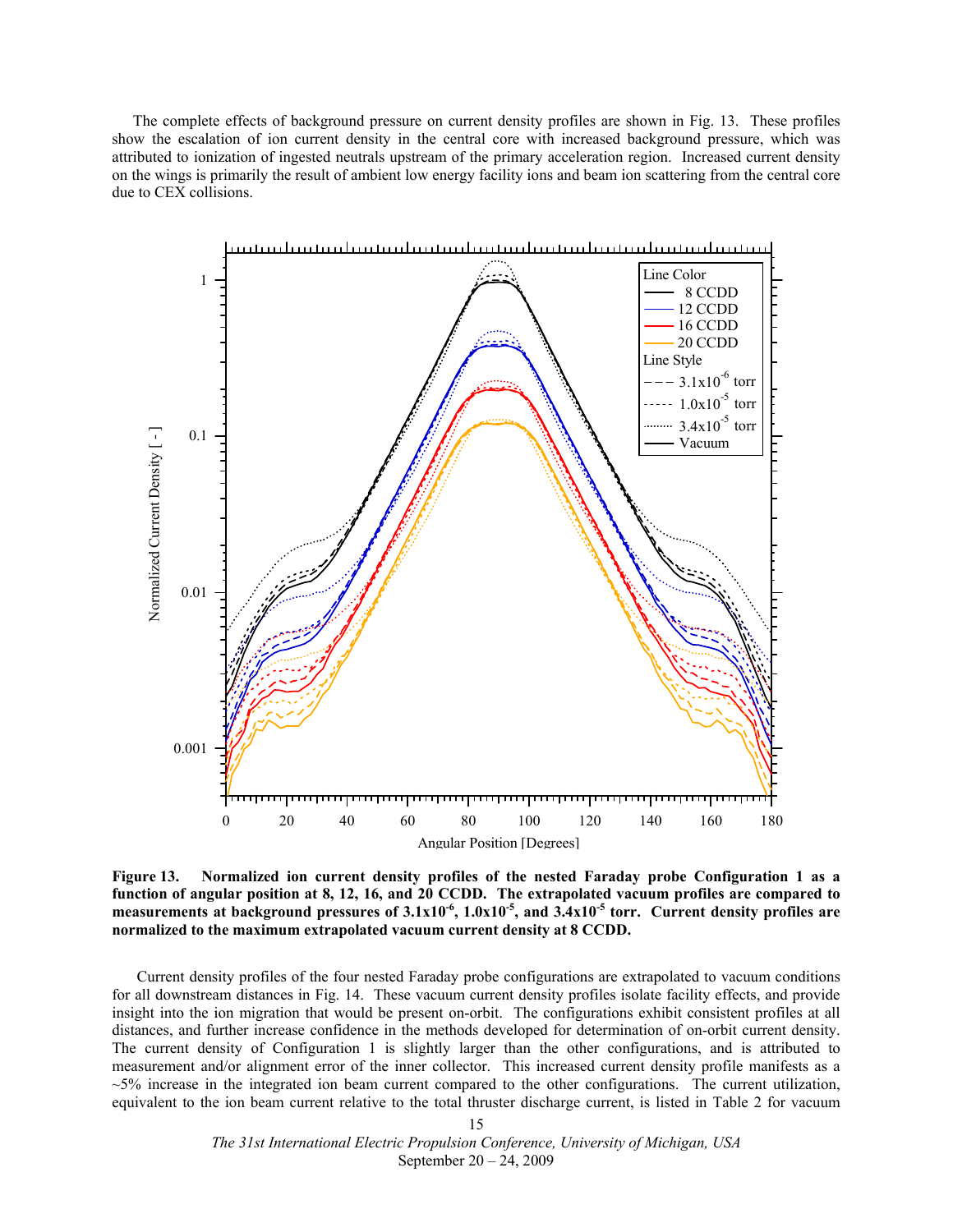conditions of all probe configurations at all downstream distances. Configurations 2, 3, and 4 are within a 0.03 range of current utilization for all downstream distances, and the magnitudes of ion beam current relative to discharge current are consistent with expected values from Hall thruster performance models.

| Table 2. | Ratio of integrated ion beam current to thruster discharge current at vacuum conditions for |
|----------|---------------------------------------------------------------------------------------------|
|          | nested Faraday probe Configurations 1 to 4 at 8, 12, 16, and 20 CCDD.                       |

| Downstream Distance | $I_{\text{Beam}}/I_{\text{d}}$ |                                                                 |      |      |  |
|---------------------|--------------------------------|-----------------------------------------------------------------|------|------|--|
| [CCDD]              |                                | Configuration 1 Configuration 2 Configuration 3 Configuration 4 |      |      |  |
|                     | 0.88                           | 0.82                                                            | 0.81 | 0.80 |  |
| 12                  | 0.89                           | 0.84                                                            | 0.82 | 0.81 |  |
| 16                  | 0.90                           | 0.84                                                            | 0.82 | 0.82 |  |
| 20                  | 0.90                           | 0.85                                                            | 0.82 | 0.83 |  |



**Figure 14. Normalized ion current density profiles at vacuum conditions of the nested Faraday probe Configurations 1, 2, 3, and 4 as a function of angular position at 8, 12, 16, and 20 CCDD. Current density profiles are normalized to the maximum extrapolated vacuum current density of Configuration 1 at 8 CCDD.**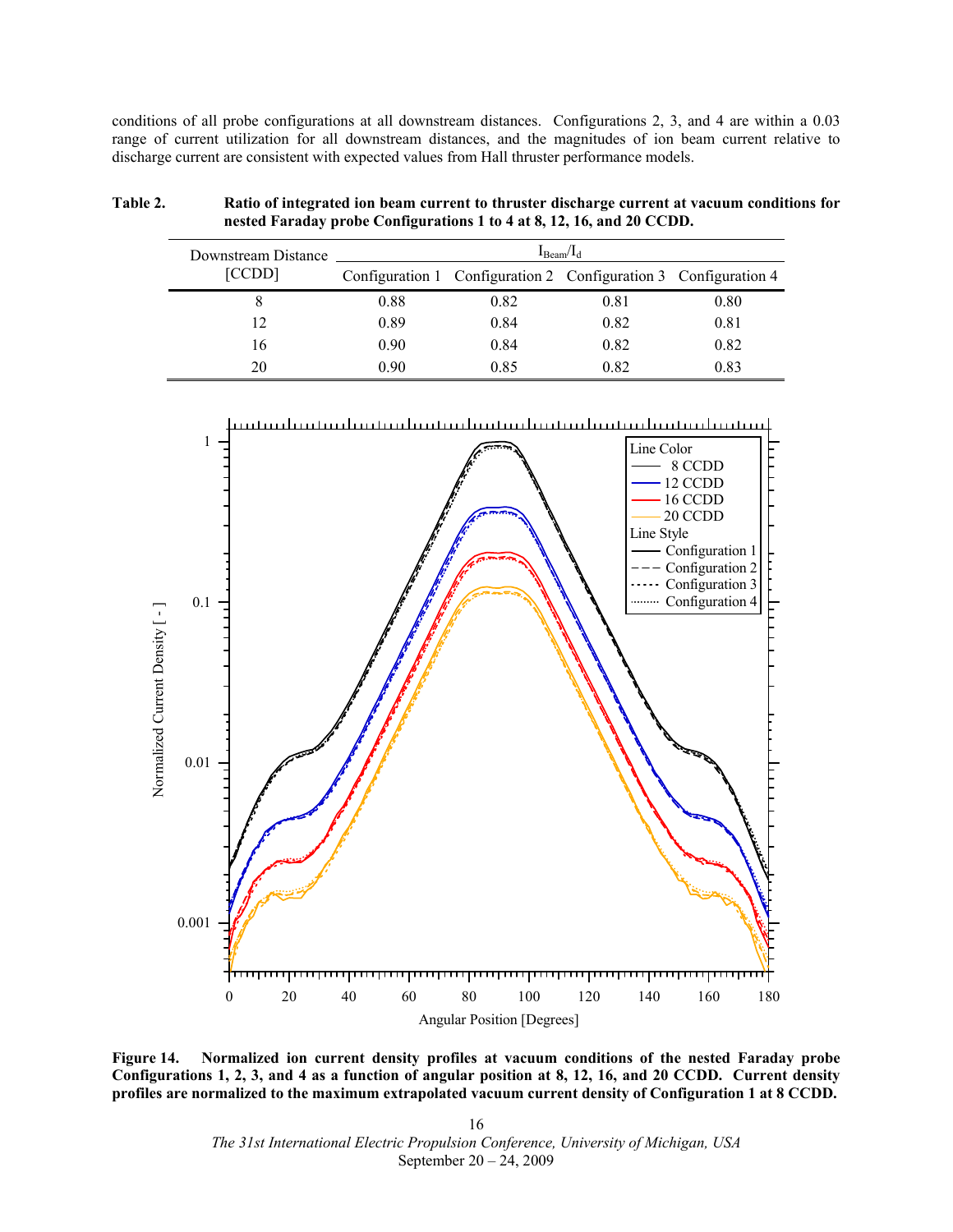### **VI. Calculation of Beam Divergence**

To accurately assess plume divergence, it is necessary to characterize the migration of primary beam ions in the plume due to external fields and CEX collisions with anode and cathode neutrals. Although this scattering would be present on-orbit, beam divergence downstream of the primary ion acceleration zone where thrust is produced will cause an over-prediction of plume divergence losses in the Hall thruster efficiency.

Jet momentum losses due to beam divergence are naturally expressed as a momentum-weighted average cosine.<sup>14</sup> Charge divergence in the plume is indicative of the loss in thrust due to off-axis ion velocity, and is often used as an alternative for experimental characterization of performance losses due to plume divergence. The momentumweighted average divergence is approximated as the charge-weighted average divergence in Eq. (9) for an axisymmetric plume.

$$
\langle \cos(\theta) \rangle_{mv} \approx \frac{2\pi \mathrm{R}^2 \int_0^{\pi/2} J[\theta] \cos(\theta) \sin(\theta) d\theta}{2\pi \mathrm{R}^2 \int_0^{\pi/2} J[\theta] \sin(\theta) d\theta} = \langle \cos(\theta) \rangle_J
$$
(9)

An effective plume divergence angle,  $\lambda$ , may be calculated as shown in Eq. (10). This angle is significantly less than the 95% divergence half-angle that is typically reported for evaluation of plume expansion.

$$
\lambda = \cos^{-1} (\cos(\theta) > J) = \cos^{-1} \left( \frac{I_{\text{Axial}}}{I_{\text{Beam}}} \right)
$$
 (10)

The axial component of ion beam current from the far-field current density distributions shown in Fig. 14 will be studied relative to the angle from channel centerline, as opposed to thruster centerline. Fig. 15 illustrates the reduction in plume divergence half-angle with respect to channel centerline,  $\alpha_A$ , compared to the plume divergence



**Figure 15. Diagram of the axial component of beam current relative to channel centerline.**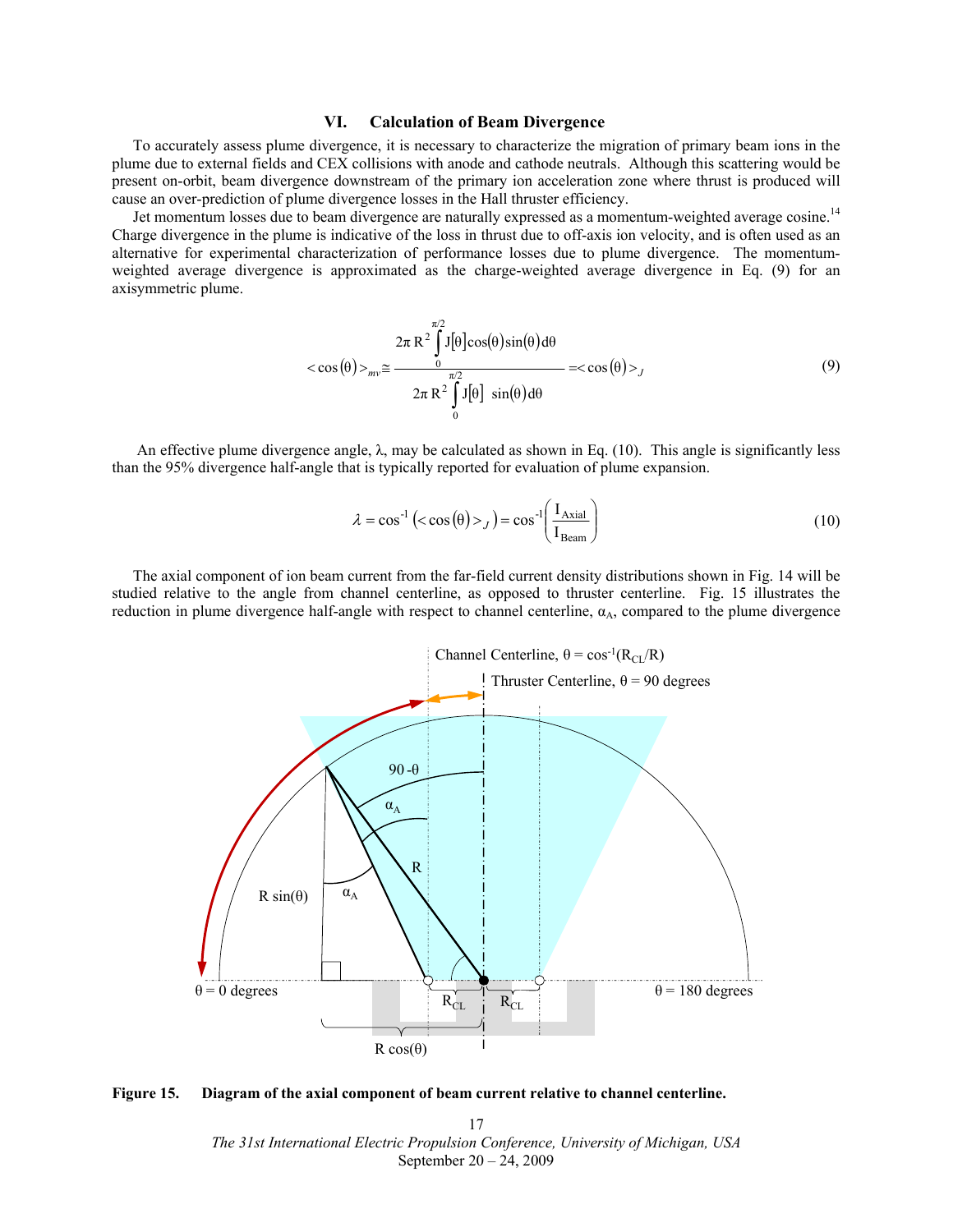angle with respect to thruster centerline, 90°-θ. The reference frame based on channel centerline reduces systematic error in plume divergence associated with beam ions in the central core, and is similar to the methodology developed in Section IV.B to reduce the systematic error of a point source measurement coordinate system.

The axial component of ion beam current is calculated in Eq. (11) with respect to channel centerline using  $\alpha_A$ , and includes the correction factors developed in Sections IV.A and IV.B.

$$
I_{\text{Axial}} = 2\pi R^2 \int_{0}^{\pi/2} \frac{I[\theta] \cos(\alpha_A[\theta, R, R_{CL}])}{A_C + \kappa_G} \left(\frac{\kappa_D[\theta]}{\kappa_A[\theta]}\right) \sin(\theta) d\theta \tag{11}
$$

In Fig. 15, the cosine loss in beam current is fixed at  $\alpha_A=0^\circ$  in the central core and calculated with respect to channel centerline in the region beyond the central core to  $\theta=90^\circ$ . This piecewise function for  $\alpha_A$  is expressed in Eq. (12).

$$
\alpha_{A}[\theta, R, R_{CL}] = \begin{cases}\n\tan^{-1}\left(\frac{\cos(\theta) - R_{CL}}{R}\right) & \text{for } 0^{\circ} \le \theta \le \cos^{-1}\left(\frac{R_{CL}}{R}\right) \\
0 & \text{for } \cos^{-1}\left(\frac{R_{CL}}{R}\right) \le \theta \le 90^{\circ}\n\end{cases}
$$
\n(12)

The ratio of the axial component of ion beam current calculated in Eq. (11) relative to the total ion beam current determined from Eq. (8) is shown for all background pressures and all configurations of the nested Faraday probe in Fig. 16. As downstream distance increases, the ratio decreases for all cases. This effect is expected and is primarily attributed to divergence caused by the external potential field structure, CEX collisions with anode and cathode neutrals, and CEX collisions with facility neutrals for the profiles at finite background pressure.

The ratios of the axial component of ion beam current relative to the total ion beam current in Fig. 16 are extrapolated as a 2<sup>nd</sup> order polynomial trend to the exit plane to more accurately assess the loss of divergence on thrust. While additional ion acceleration may occur downstream of the of the discharge channel exit plane, a majority of the thrust has been generated within one thruster diameter. Sixteen trendlines of  $I_{\text{Axial}}/I_{\text{Beam}}$  as a function of downstream distance correspond to the four probe configurations at four facility background pressures, including vacuum. All of the second order polynomial trendlines intersect at the exit plane value of  $\sim 0.94 \pm 0.01$  for this thruster operating condition. This excellent agreement of four probe configurations over a wide range of facility background pressures and downstream distances indicates a high degree of accuracy and precision.

It should be noted that the ratio of  $I_{\text{Axial}}/I_{\text{Beam}}$  extrapolated to vacuum conditions showed a significant decline with downstream distance, albeit less than the reduction with increased facility background pressure. This reveals that a significant source of plume divergence is unrelated to facility effects. Based on these measurements, the ratio of  $I_{Axial}/I_{Beam}$  may diminish by more than 5% in the near-field plume before reaching a steady value in the far-field plume.

The coefficients of the  $2<sup>nd</sup>$  order polynomial trendlines varied with background pressure. Further investigations also showed variations in the  $2<sup>nd</sup>$  order polynomial coefficients with thruster operating conditions, although the excellent fit to a 2<sup>nd</sup> order polynomial was consistent. No universal function was found that correlated these coefficients to background pressure, discharge voltage, and mass flow rate. For a general 2<sup>nd</sup> order polynomial of the form  $y(x)=A_2x^2+A_1x+A_0$ , increased background pressure increased the coefficient  $A_1$  and decreased the coefficient  $A_2$ . In this form, the coefficient  $A_0$  is the ratio of the axial component of ion beam current relative to the total ion beam current at vacuum conditions.

Variations in the polynomial coefficients with discharge voltage and anode mass flow rate are more difficult to isolate and quantify due to the dependence on plume focusing and the location of ionization. Initial results indicate higher discharge voltage decreased the magnitude of both coefficients. This relationship is attributed to the more collimated beam that is typically seen during high-voltage operation.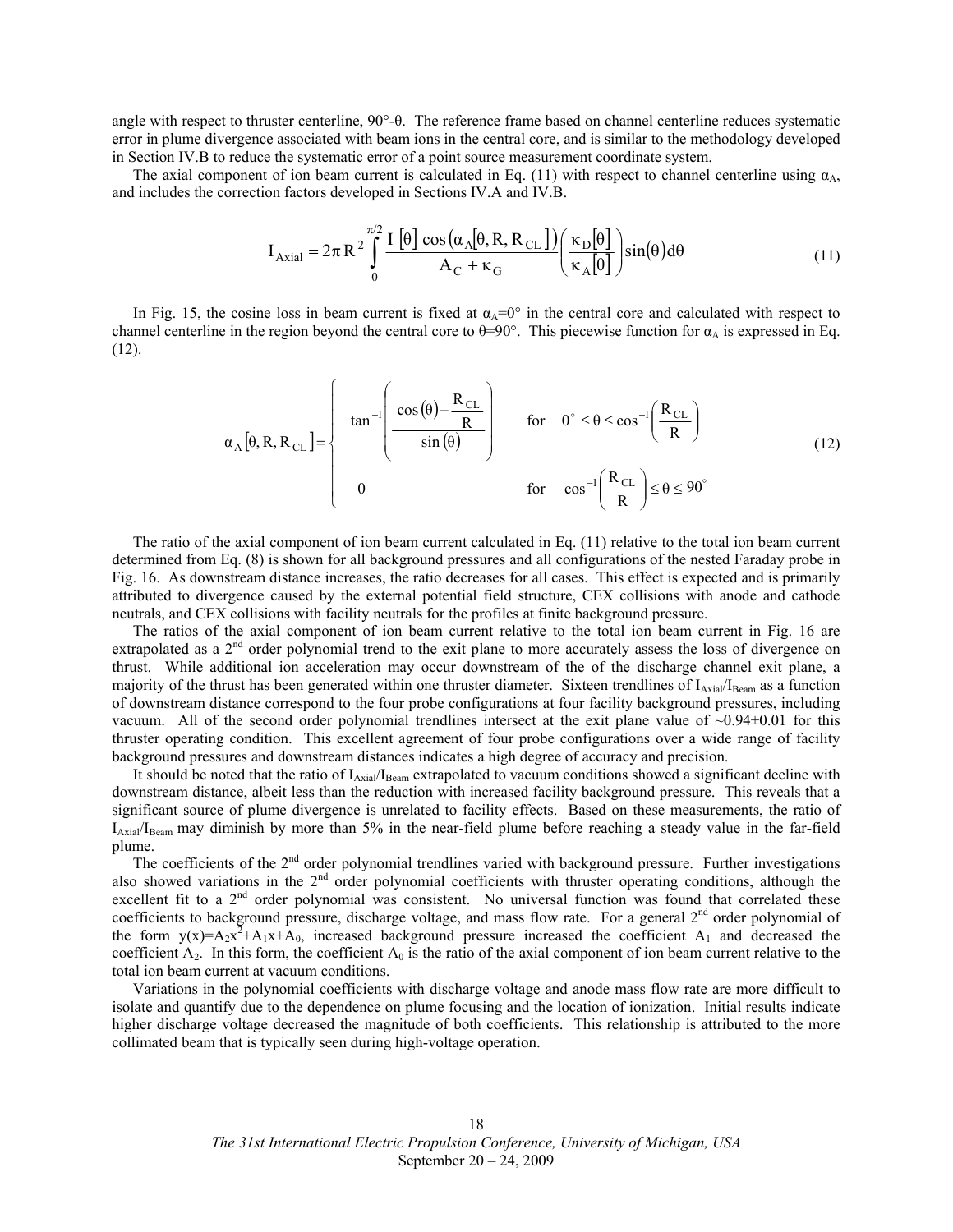

**Figure 16. Experimental data (markers) and 2nd order polynomial trendlines (lines) of the ratio of the axial component of ion beam current relative to the total ion beam current of the nested Faraday probe** Configurations 1, 2, 3, and 4 as a function of downstream distance at background pressures of 3.1x10<sup>-6</sup> torr, **1.0x10-5 torr, 3.4x10-5 torr, and the ratio extrapolated to vacuum. Experimental data deviates from the trendlines by less than ±0.1%.**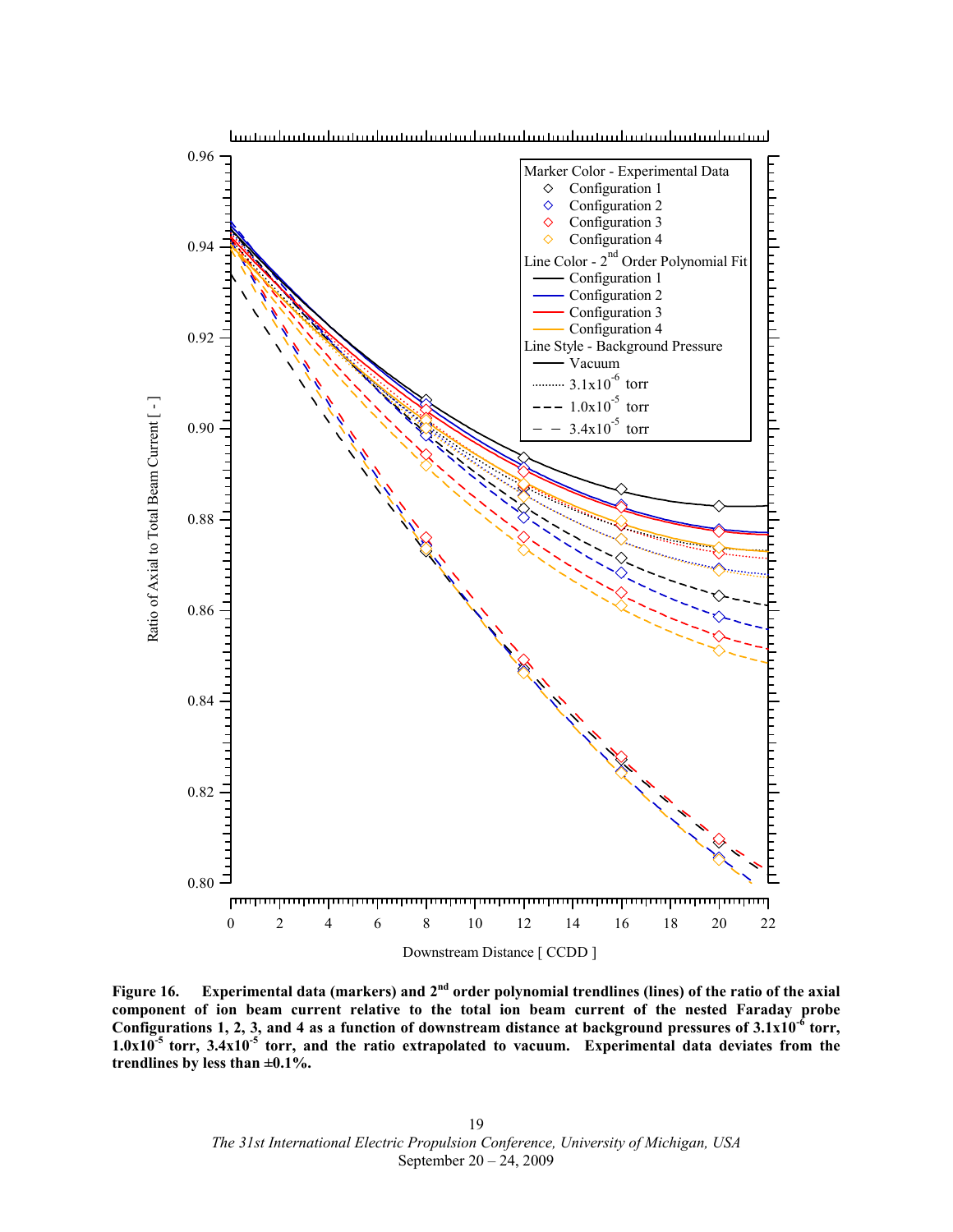The anode mass flow rate is believed to have two competing effects on divergence. Increased propellant flow rate corresponds to a narrower axial region of ionization and acceleration in the discharge, along with a more concentrated ion density near channel centerline.<sup>15</sup> These effects lead to a decrease in divergence due to enhanced plume focusing, and would likely have a similar effect as discharge voltage on the polynomial coefficients. However, the increased neutral flow may also lead to increased CEX collisions with thruster neutrals downstream of the exit plane, thereby increasing ion scattering in the far-field plume. A simple analytical model is deemed insufficient to fully characterize the influence of beam focusing and facility effects on plume divergence. Additional systematic investigations and numerical simulations with a high fidelity source model are required to determine these relationships.

## **VII. Recommendations for High Accuracy Current Density Measurements**

Based on the experimental results in this investigation, the best approach for high accuracy current density distributions is to characterize the plume with variations in facility background pressure and downstream distance. The analytical methods and experimental techniques described in this paper may be used to determine Hall thruster current density profiles and integrated ion beam current to a high degree of accuracy. In order to minimize uncertainty of far-field Faraday probe measurements, the following guidelines are recommended for Faraday probe design, experimental approach, and analysis of results. Several of these guidelines are conventional practice or have been recommended in previous literature.<sup>3,11</sup>

- 1. Account for ions collected in the gap volume by increasing the effective ion collection area with  $\kappa_{\text{G}}$ . Consider effects introduced by ion collection at the base of the gap volume when selecting a Faraday probe design. A ceramic base is recommended for investigations at variable or high background pressure.<sup>12</sup>
- 2. Select a Faraday probe design with a 5 to 10 Debye length gap for a wide range of downstream distances and pressures. Select collector and guard ring material with minimal SEE coefficient, such as molybdenum, graphite, or tungsten.
- 3. Conduct Faraday probe current density measurements at a minimum of 3 facility background pressures to determine the vacuum current density profiles. The background pressures should range by at least one order of magnitude.
- 4. Conduct Faraday probe current density measurements at a minimum of 3 downstream distances to determine the axial component of ion beam current at the exit plane. For far-field measurements about a single axis of rotation using a spherical measurement coordinate system, the distance should be greater than 4 CCDD. For near-field measurements based on a cylindrical measurement coordinate system, spatial effects and cosine losses should be estimated and the maximum distance should be less than approximately one thruster diameter downstream using a dynamic window integration method<sup>15</sup> or similar technique.
- 5. Include the correction factors  $\kappa_{A}$ ,  $\kappa_{D}$  and  $\alpha_{A}$  to account for the point source measurement coordinate geometry and the annular thruster geometry.

The guidelines provide a framework for determination of on-orbit current density profiles and minimize experimental measurement uncertainty. Following the recommendations in these guidelines is expected to minimize uncertainty in the total ion beam current to  $\pm 3\%$  and the uncertainty in the axial component of ion beam current to  $\pm$ 5%. Ideally, the experimental current density profiles extrapolated to vacuum will enable comparison with numerical simulations in the absence of facility effects, thereby reducing the computational complexity and time.

Near-field measurements would seem to minimize the uncertainty associated with far-field measurements. However, these measurements introduce new difficulties, including perturbation of the plasma discharge, a wider range of Debye length in the measurement domain, and possibly SEE effects from the probe collector. In addition, ingestion and near-field CEX collisions with facility neutrals are expected to affect near-field measurements. Thus, the ion current density profiles should still be characterized for variations in distance and background pressure. A second set of spatial corrections for measurement geometry may also be necessary to reduce systematic error associated with cylindrical integration as distance from the exit plane increases.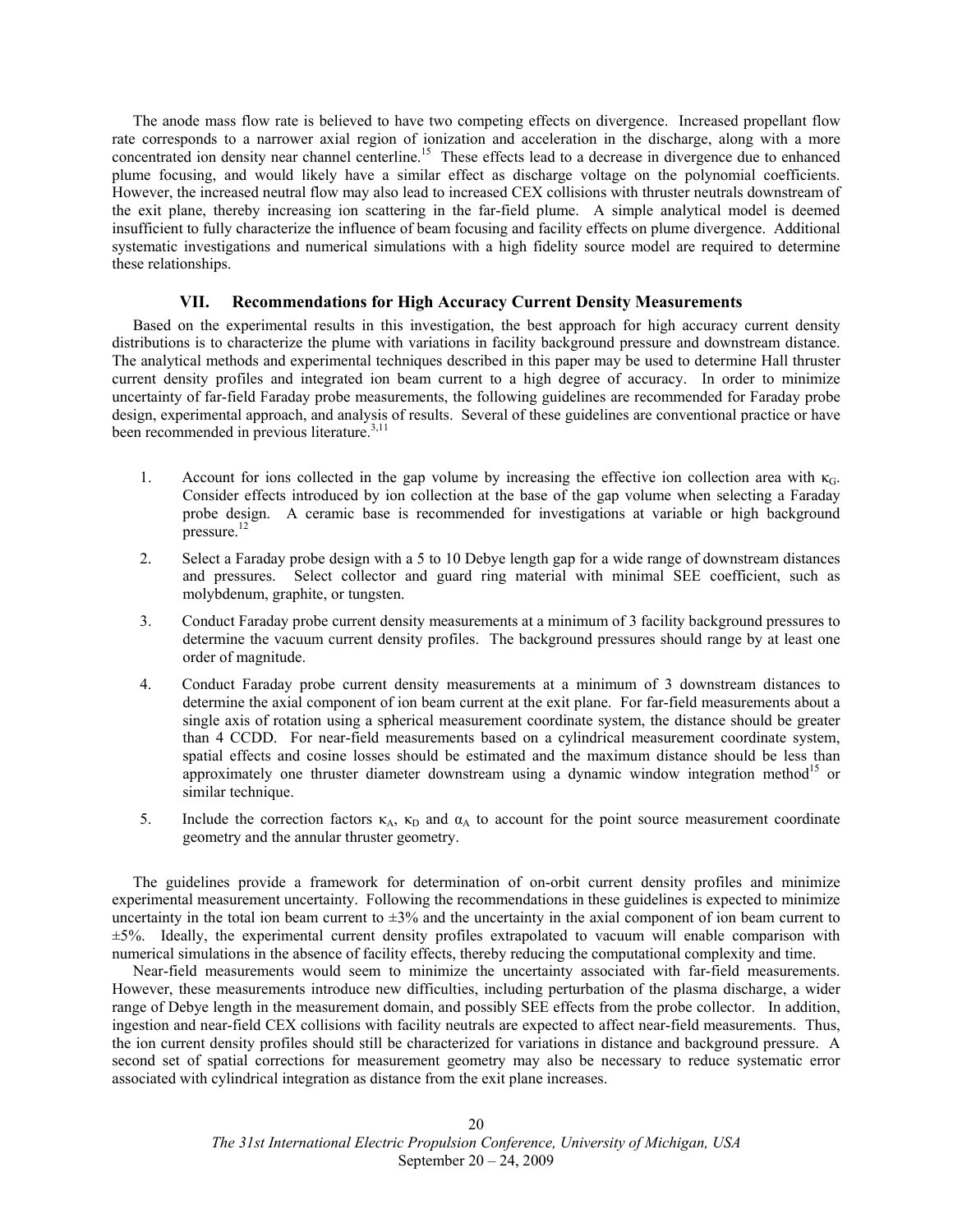## **VIII. Summary and Conclusions**

A comprehensive investigation of nude Faraday probe design and analysis techniques was conducted with the AFRL nested Faraday probe. Correction factors accounting for variations in distance and angle of the Faraday probe collector surface to the ion beam were introduced through a theoretical analysis of the near-field plume with the Hall thruster modeled as two point sources. A gap correction factor was utilized to adjust the effective probe collection area for ions collected by the walls in the gap volume. These correction factors and methods for evaluating plume properties minimized systematic measurement error and facility effects on current density distributions. The corrected plume properties are in line with expected values of ion beam current based on Hall thruster performance and discharge properties. Precision in total ion beam current measurements was within a 3% range for all nested Faraday probe configurations at all distances.

Facility effects in this investigation were studied over a range of downstream measurement distances and background pressures for all nested Faraday probe configurations. The measured current density at each angular location in the plume was extrapolated to vacuum conditions, similar to past studies by Azziz<sup>11</sup> and deGrys<sup>8</sup>. Ion migration in the plume due to facility effects was studied and compared to plume expansion of the extrapolated vacuum current density profiles. This approach enabled a more accurate description of the on-orbit current density profiles using ground measurements. Variations in the ion current density with facility background pressure were studied as the superposition of two Gaussian curves. These curves provided qualitative information about the ionization of ingested neutrals and CEX collisions of facility neutrals in the near-field plume.

The ratio of the axial component of ion beam current with respect to the total ion beam current was extrapolated with a  $2<sup>nd</sup>$  order polynomial to the thruster exit plane. Coefficients of the  $2<sup>nd</sup>$  order polynomial fit varied with background pressure, thruster discharge voltage, and mass flow rate. This methodology resulted in consistent agreement to within 1% for all background pressures and probe configurations, and led to a more accurate evaluation of plume divergence losses in thruster efficiency. For the low-power Hall thruster ion source in this investigation, the axial component of ion beam current at vacuum conditions decreased by approximately 5% to 10% from the exit plane to the far-field plume. This was attributed to CEX collisions with thruster neutrals and divergence by the external potential field structure. Although ion beam current may be accurately estimated in the far-field plume, the axial component of ion beam current requires additional investigation to accurately assess the loss of thrust due to ion beam divergence. This recommendation applies to near-field measurements as well, since these measurements introduce complications associated with perturbation of the discharge, a reduction in the Debye length, and possibly SEE effects. In addition, ingestion and near-field CEX collisions with facility neutrals are expected to affect near-field measurements. Thus, characterization of ion current density profiles with variations in distance and background pressure are advised.

Based on the results of this systematic investigation, the measurement uncertainty of Faraday probe ion beam current measurements is estimated as  $\pm 3\%$  and the uncertainty in the axial component of ion beam current is estimated as ±5% when the recommendations in Section VII are followed. The reductions in measurement uncertainty and the increased capability to approximate on-orbit plume expansion are a significant improvement for comparisons with numerical simulations and analysis of Hall thruster performance.

## **References**

 $\overline{a}$ 

- 3 Walker, M. L. R., Hofer, R. R., Gallimore, A. D., "Ion Collection in Hall Thruster Plumes," *Journal of Propulsion and Power*, Vol. 22, No. 1, 2006, pp. 205-209.
- 4 Walker, M. L. R., Hofer, R. R., Gallimore, A. D., "The Effects of Nude Faraday Probe Design and Vacuum Facility Backpressure on the Measured Ion Current Density Profile of Hall Thruster Plumes," AIAA Paper 2002-4253, 2002.

<sup>1</sup> Boyd, I. D., "Review of Hall Thruster Plume Modeling," *Journal of Spacecraft and Rockets*, Vol. 38, No. 3, 2001, pp. 381-387.

<sup>2</sup> Manzella, D. H., Sankovic, J. M., "Hall Thruster Ion Beam Characterization," AIAA Paper 95-2666, 1995, (also NASA TM-107034).